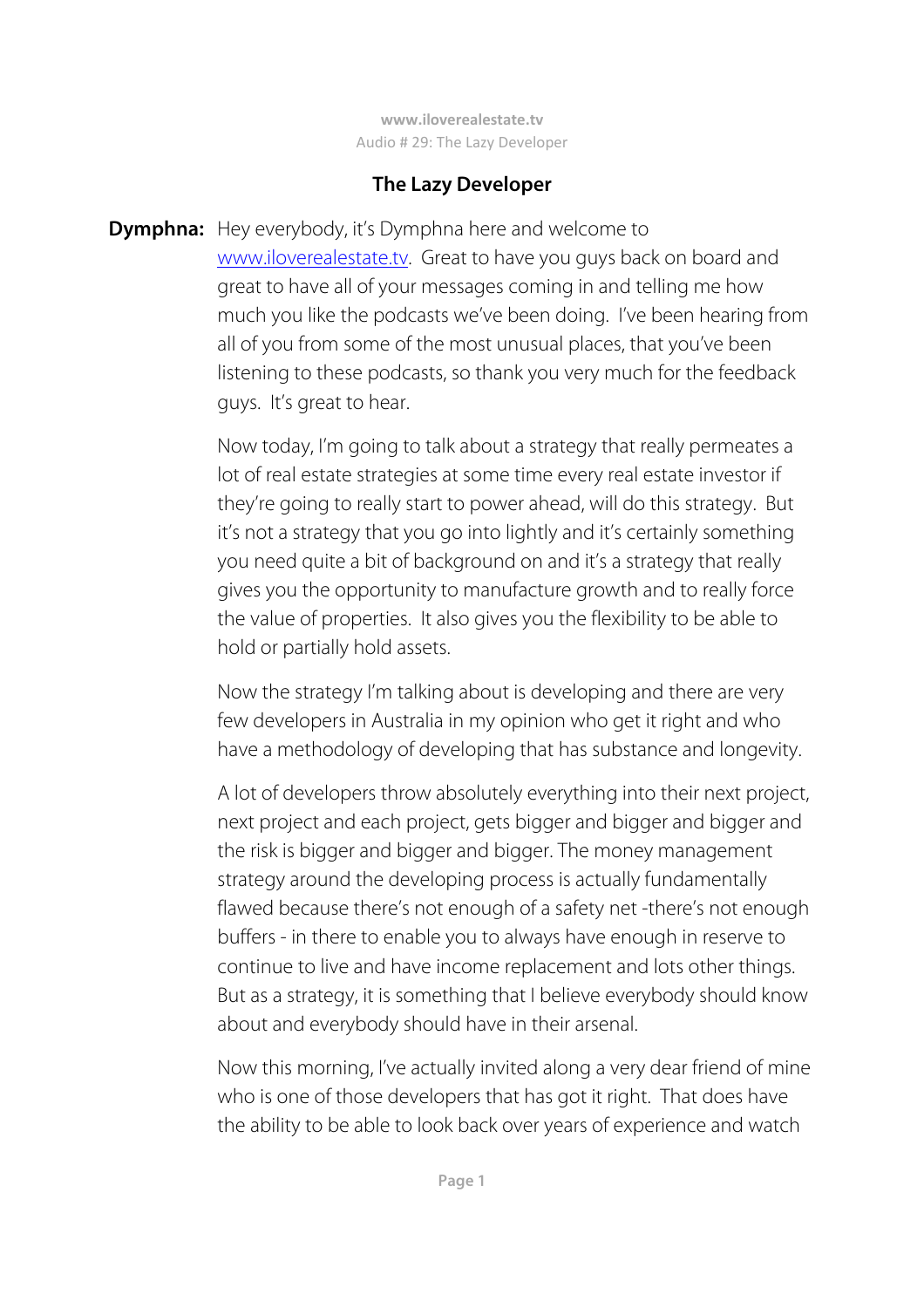that model unfold over the years. Now the gentleman I've got to come along and speak with you today is Mr. Bob Andersen.

Are you there Bob?

**Bob:** I'm here and I can't believe I'm on TV.

**Dymphna:** Well not quite. You're on audio.

 Now Bob, give us a little bit about your background. First of all, how did you get into developing?

- **Bob:** Well, I had a passion for real estate even as a young fellow and particularly building, so back in the very early '80's, I had to make a decision if I was going to do it. I had just come out of a bad car accident, which is a good thing, because it gave me some time to think about my life and where I was going and where I wanted to go, so I actually started off getting a job at a real estate agency. Actually, it was selling a land subdivision, so that was my first taste.
- **Dymphna:** Okay. So what happened then?
- **Bob:** Well I found out I can sell which is a good thing but more importantly, I started to realise that my interest was probably on the production end. We were selling about 5 or 6 different land estates at that time. It was a land marketing company and I used to get great buzz out of watching the scrapers and the excavators working on site and watching things.
- **Dymphna:** Typical boys.
- **Bob:** Yes, boys and toys. I still do, I still love watching it and that gave me a bit of feel for what I wanted to do and actually approached a common surveying company and a civil engineering company that was involved in most of these developments and I got to know those people a little bit. I asked the directors if they'd be willing to basically give me a few tips on how to get involved, teach, how to crunch the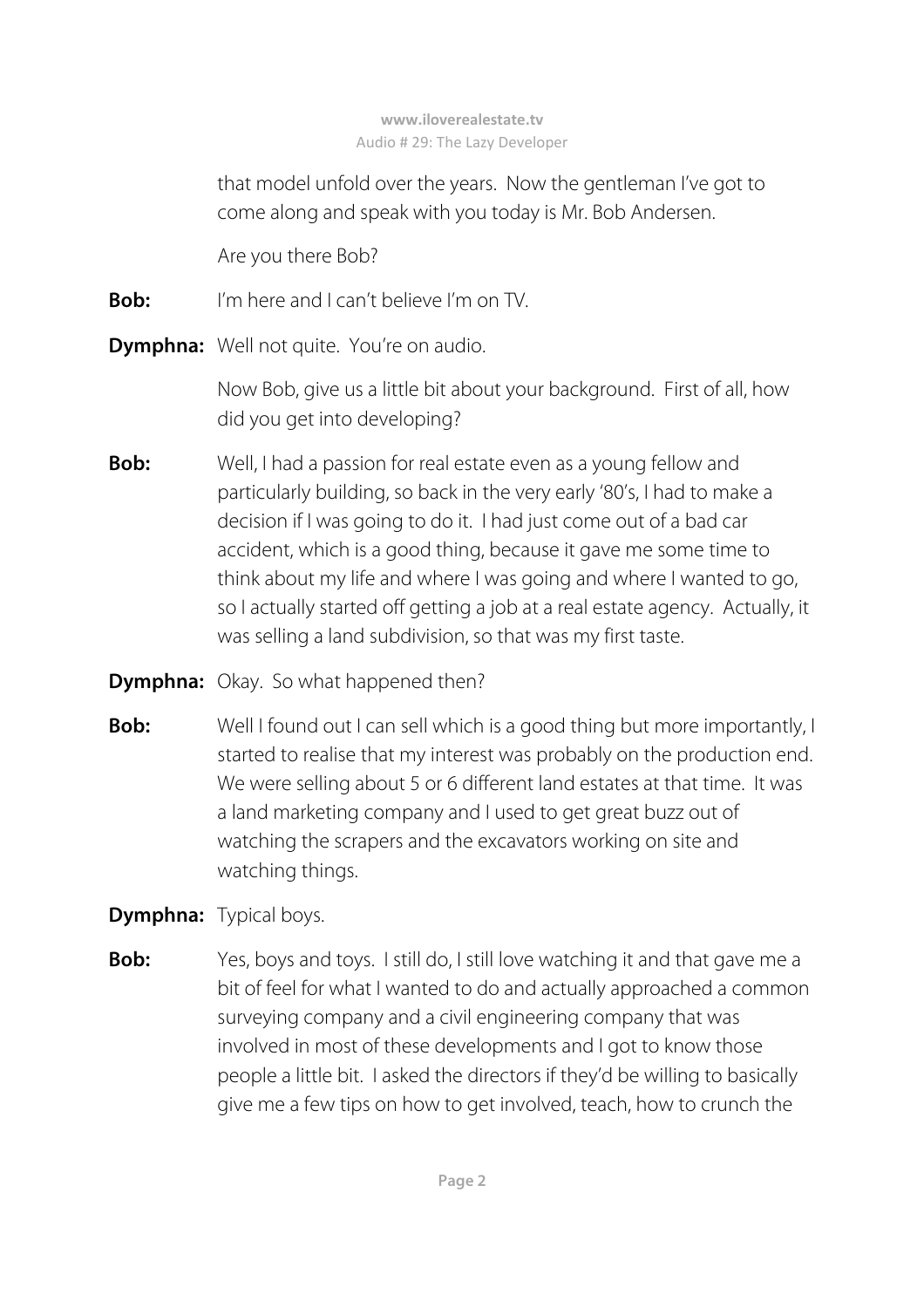numbers and work out the yields on these things and with a bit of luck, I'm about re-employ them or at least get some deals together where they can get some extra work down the track. They took pity on me.

- **Dymphna:** Well at least you had the gumption to ask.
- **Bob:** That's a good start.
- **Dymphna:** Okay, so you learned the financial side of the developing while you are still doing the sales. How did you get your first deal?
- **Bob:** First deal actually popped up at a real estate agency before I left there. A fellow bought a parcel of land, some months earlier and he had gotten development approved lot to cut it into 4 lots but he was quite busy.

 He ended up not having enough time to do it himself, so re-listed it and was for sale. After a couple of weeks, he dropped in one day and I saw him in there and he said, "How is it going? Are you getting any lookers?" And I said, "Well I tell you, I wouldn't mind developing that myself, but I just don't have enough money."

 And he said, "Well guess what? There's way of doing it." What I didn't realise is that this was going to turn into what is commonly called the 'vendor finance deal'. He actually showed me...

**Dymphna:** You didn't even know what the terminology was back then?

**Bob:** I didn't have a clue; I barely knew what a subdivision was.

 You know, people might say that was a lucky stroke. It probably was, but if I hadn't said, "Gee, I would really like to develop this, but I don't enough money, I don't know how," it would not have happened.

 What I didn't realise is that he was involved pretty heavily in property himself. This was at the Gold Coast actually. In those days when I moved there, and he was amalgamating property development sites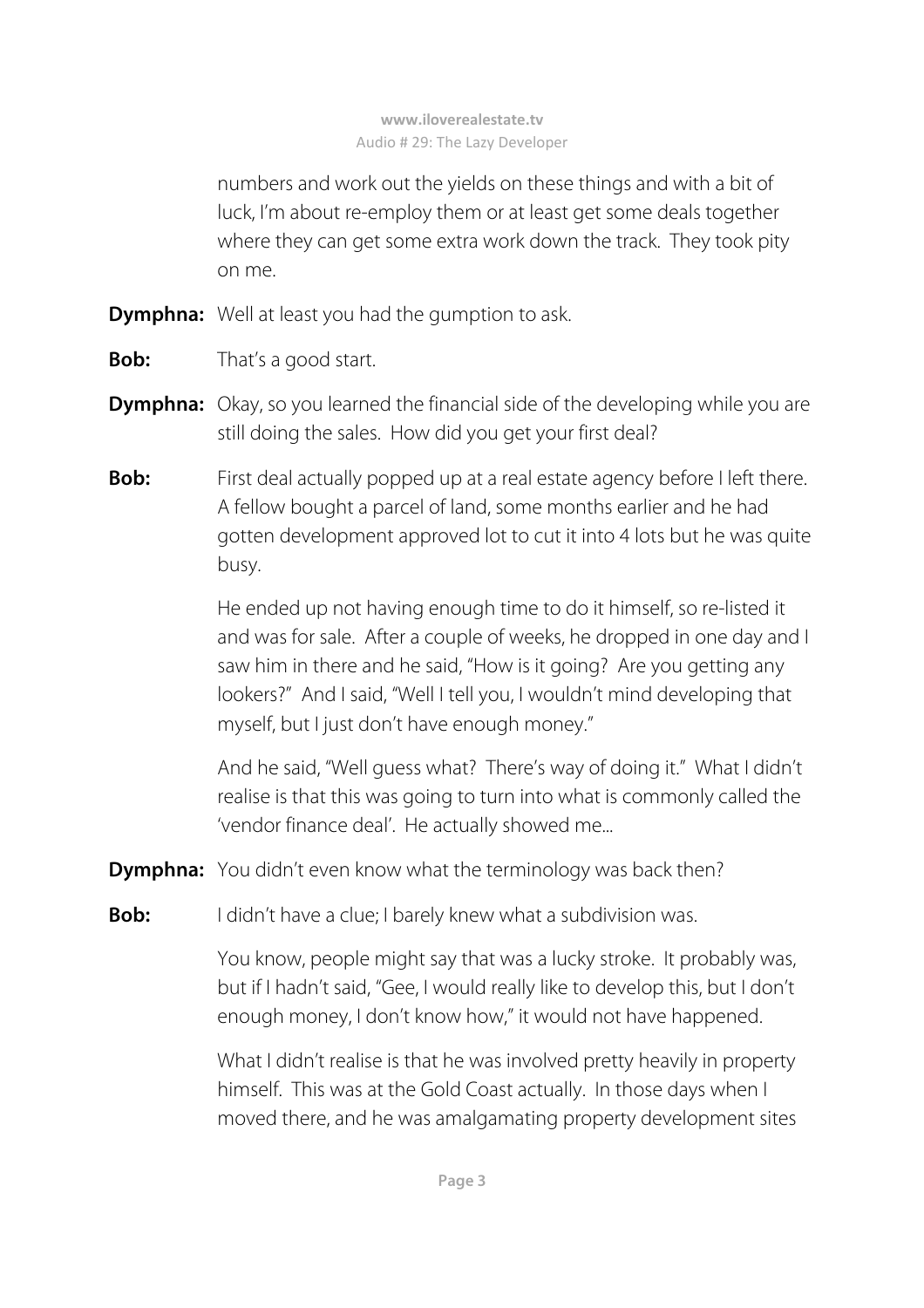on the beach around Surfers, and doing very well for himself. It was back early 80s when it really took off and so, he had quite a lot of development experience and obviously he had to put together creative deals. So in essence he showed me how I could settle on the land paying half the money and paying the other half at the end when I sold the four lots plus some interest.

 That actually got me into that deal with virtually no money of my own because I used half of the land value that I didn't give him as the deposit and that was the deal. It was a vendor finance deal but I didn't know what it was and I thought, "Well how long has this has been going on."

- **Dymphna:** Very good. So how did that deal work out?
- **Bob:** Well it worked out fine. It was a four lot rural, so I didn't need to put in sewerage which happened to be on the coast. The bank lent me 80% but only had to settle on 50% of the land, so there is enough to pay cash in there for me to get the four blocks cut up and get a bit of civil works on there and get the title. So I came into that, I can't remember the exact dollars. I wouldn't have been much in current terms back then but it was a good kick start for me.
- **Dymphna:** Where did you go to from there? Because I mean you made a little bit of money out of that and that's one of the things with developing. You have either got to do a joint venture deal with seller like you did or joint venture with someone else or actually have a little bit of equity or capital to be able to get that leg in.
- **Bob:** That's right. If you got the capital, that's a great start. If you don't, then you have got to be a bit creative.

My next one was, you might say was accidental again but if you're lucky, you're lucky.

**Dymphna:** So you're the lucky lucky developer, are you?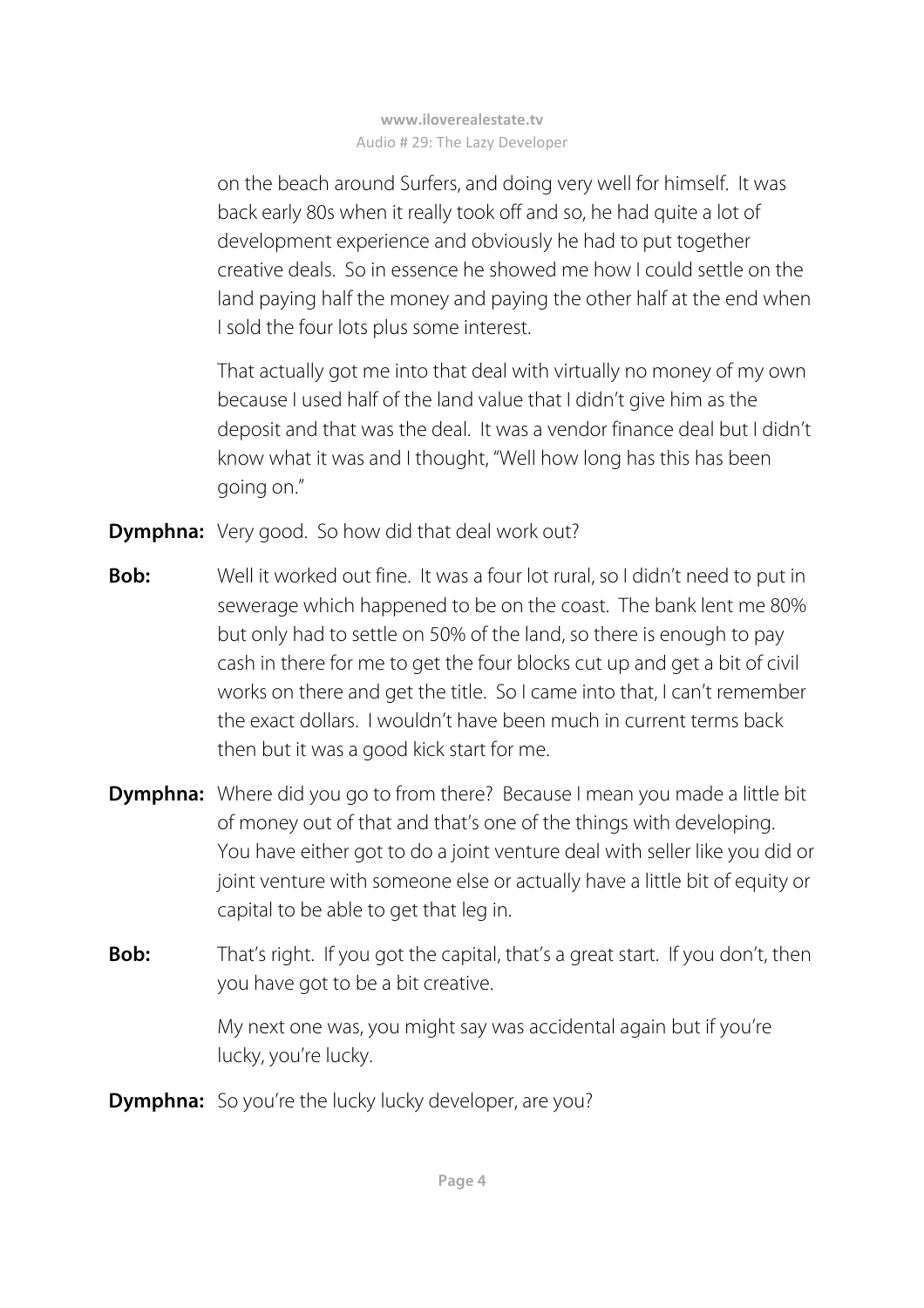### **Bob:** Accidental one.

 But as it turned out, my eldest sister, she was 9 years older than me had a boyfriend at that time. He was in earthmoving at the time. He had some capital and some reasonable cash flow and he had seen me kick a goal and he was in the business of property and he said, "Look, if you can find something. Let's do it together and I'll put in the money."

 I wouldn't have known it was called a 'joint venture' or a 'money partner', anything like that then of course – I was barely out of nappies and no one to teach me. There were no books, no magazines, no courses, and definitely no Dymphna, so what do you do, you sort of bounce around, so that sounded like a good thing and I found another little subdivision and he put the money in and it came out the other end and it went okay as well.

 At that point, out of the two deals, paid a bit of tax but I had a little bit of nest egg then that could kick me on, so that sort of got me going and that was a joint venture.

- **Dymphna:** When did you kick the sales job?
- **Bob:** Almost immediately after that second deal.
- **Dymphna:** Okay.
- **Bob:** And so I got good contacts as well at that time. I was still doing a bit of marketing but more directly, so you might remember back in the old days, you're only a youngster yourself but it's Custom Credit and AGC...

# **Dymphna:** Oh yes.

**Bob:** They were the hard finance companies, of NAB and Westpac, and they had a couple land subdivisions down there that apparently the developer got into bit of trouble and at that time, I actually setup a bit of a building company, although I wasn't a licensed builder. I had 2 builders, one of them carried a license and also got a real estate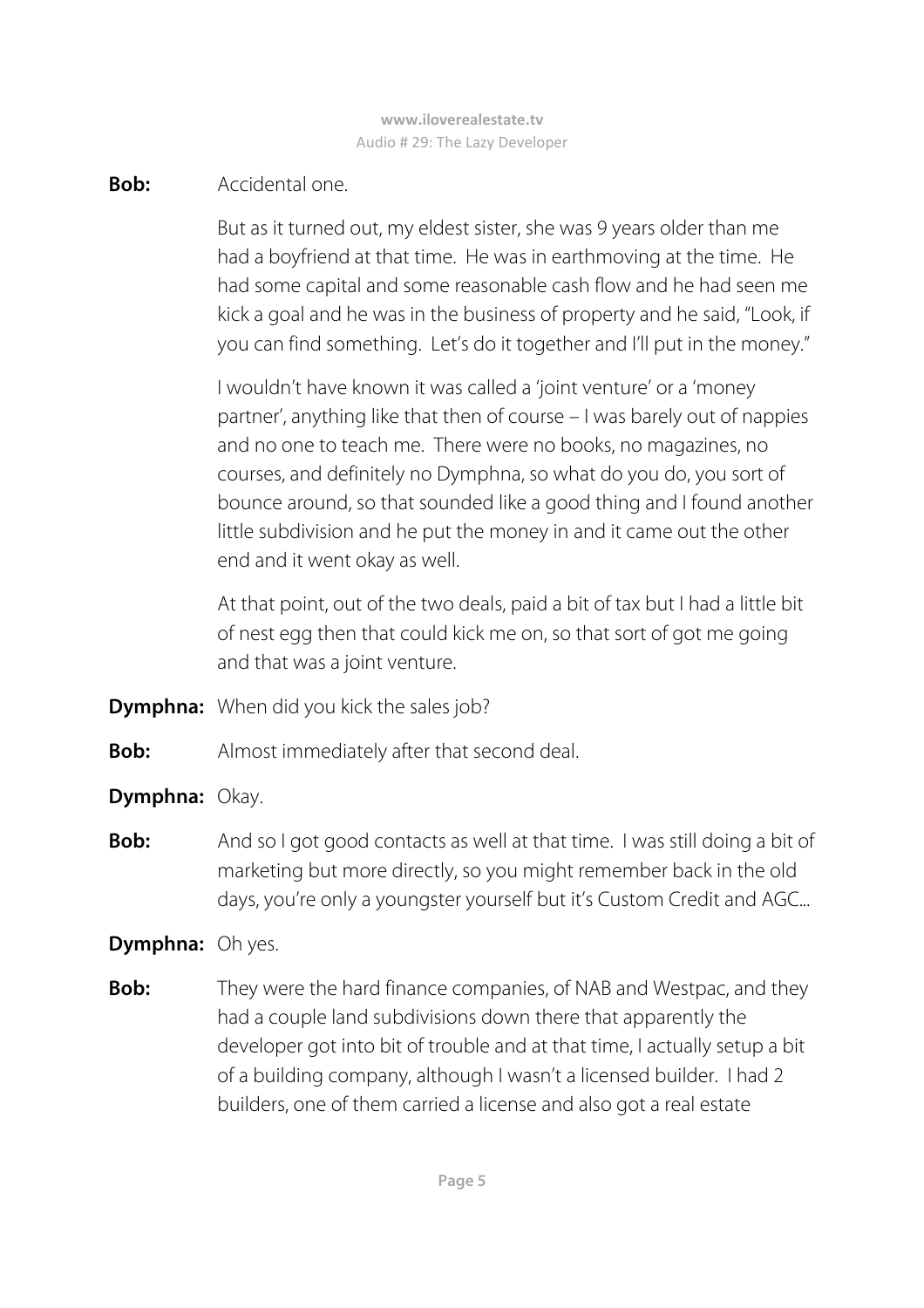agent's license and I was probably one of the first brokers. I'm putting everything down there because, it's just so keen and if it looked like there was money to be made, then I would be there. Before Divine or any of those companies, I was packaging up land, doing the building on it. That's how we did the land sales, the building contract, and the finance...

 So that was going pretty well and then I started to do a few little multi unit / little town house projects, little twos and threes.

- **Dymphna:** See that really gave you a broad spectrum experience from the sales, to the doing of the small deals to start with which is the way where people really should start and right through to the financing of it as well, so you really got a great grounding in those early days of how well the pieces fit together?
- **Bob:** I did. Once again, it would have been easier with the education which wasn't there but you can think on your feet and if you're hungry and keen enough, you'll get there.
- **Dymphna:** So you actually went on then and you worked for some of the big boys, didn't you? Like they needed you to come on and run some very large projects.
- **Bob:** Yes, that was some years later, probably 6 to 7 years later. I actually moved back to Brisbane when I started a family.

 And I got a little bit bolder I suppose. I wanted to do big projects. I wanted to get involved in larger scale projects that I could afford to do.

 So why start of at the bottom - I approached the biggest development company in Australia at that time which...

**Dymphna:** Why not go big?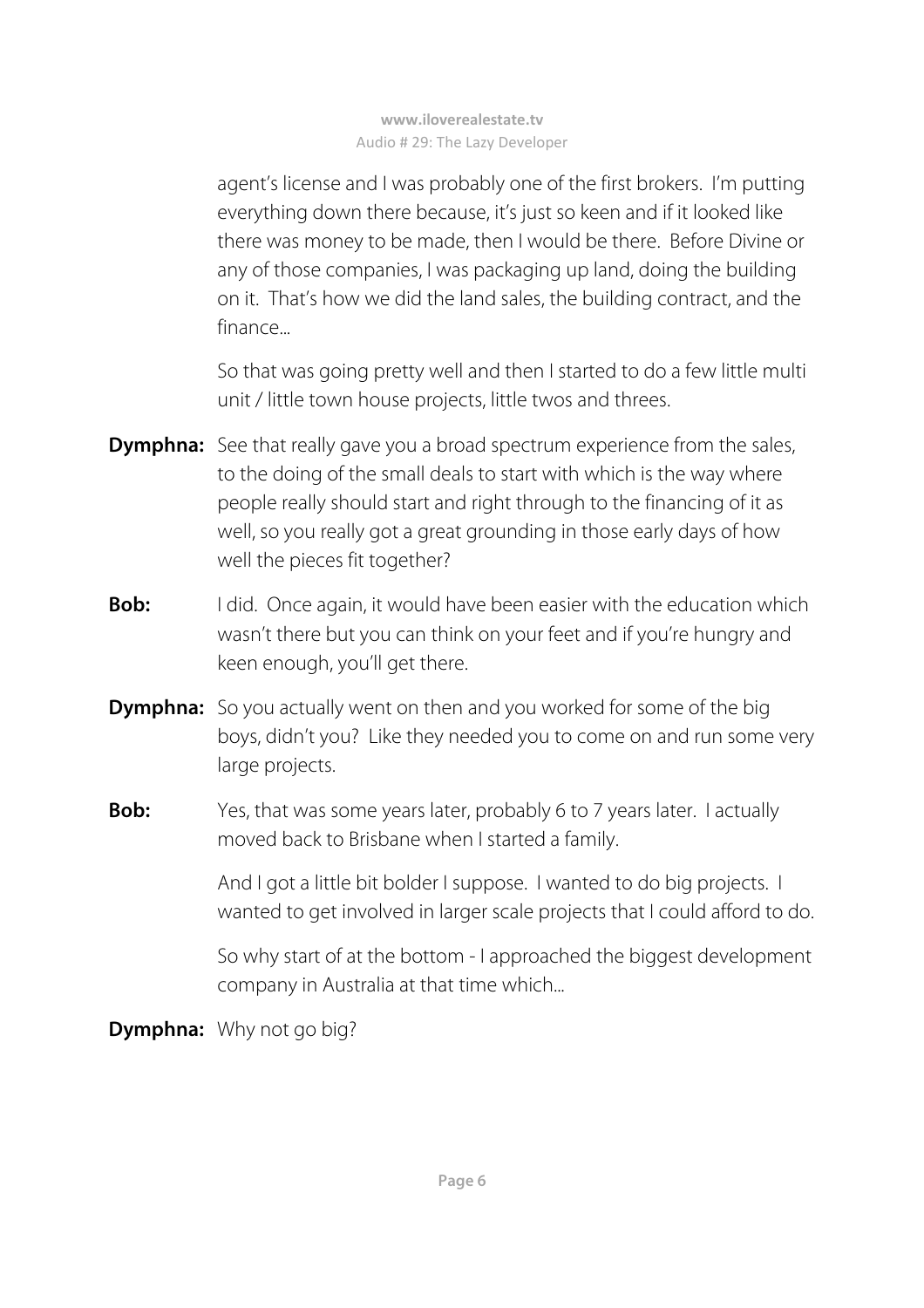**Bob:** Why not go big? It was Hooker Projects but she was the gem of the Hooker Corporation, the development arm. That was bigger than Lend Lease and Mirvac put together.

> I approached the stock manager there and he said, "Well, give us a look of what you've been doing?" He was sort of impressed with my entrepreneurship. He said, "Well you're not a typical sort of corporate guy," but he said, "I can see you have done quite a bit. You can think." He said, "How about we do a little bit of consultancy on the side."

> So I actually did that and looked at some deals, put some reports together, and so forth for them on the side. I didn't realise it was a test really to see if I knew what I was about. Then one day, I got a phone call which was one of those phone call that changes your life in a way. The state commercial development manager at that time, he was doing high-rise office blocks around the city, left in a hurry and I was called in there and basically offered that position the same day which was pretty amazing because normally in those days, probably you had to be 50 years old to get a job like that.

And I said, "Are you sure that I am the man you want?"

**Dymphna:** Well you can't talk him out of it, talk him out of employing you!

**Bob:** He said, "Look I can sort of teach you some of the corporate angles," he said, "But I like the fact that you have got a lot of go. You're entrepreneurial." He said, "It doesn't quite gel with the corporate side but I won't ruin you because I'd actually like some of my corporate guys to be a bit more like you," he said, "You might be a good mix."

> And there you go. So I went on there. I did probably stay longer in the corporate world than I was planning to and ended up working for three major development companies. I worked my way up to either state or national development manager on some of them but there reaches a time where you just don't want to see any more boardrooms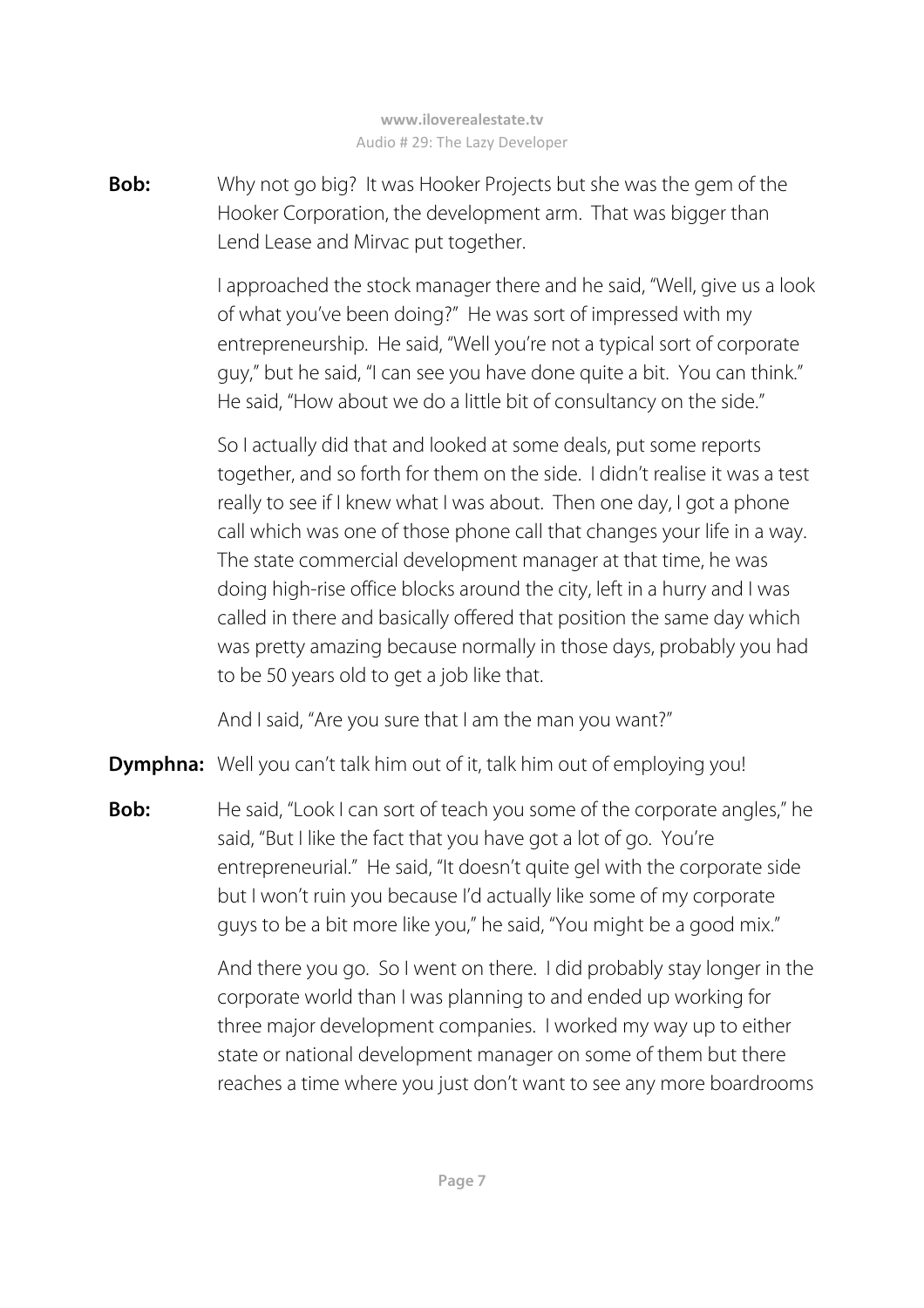and if you have got that entrepreneurial sort of spirit, you're going to go back out on your own again. That's what I did.

- **Dymphna:** Okay, so then you had really broad spectrum. I quess you made a lot of contacts during those early days as well.
- **Bob:** Yes, very valuable. Look, you might agree I'm sure so much of the business when you get out there and really start doing business is networking. That's all what's about.
- **Dymphna:** That's gives us an understanding of how you've gone through the ranks if you like but if someone is sitting out there thinking, "Oh developing, I don't know. There's so much involved - there's a lot of money." What advice would you give them?
- **Bob:** Well, look there's all sorts of property development. It's a funny thing when people think about property development they normally think of construction.
- **Dymphna:** I normally think the high rise that you just came out of.
- **Bob:** Yes, exactly I think, cranes and big buildings and also people running around, doing things which is the case on a big project but I think you got to look at where this property development started and you could start with something as simple as just splitting a block in half. It could be an 800 meter block that we just split in half and make it two 400's.

 What do we do with those two 400s? Well, we might sell them. We might build on both of them. We might build on one and sell one. If we need to sell one, get a bit of capital to use that to tip that back into the house and build that.

 The beauty of a property development, of course, is that you might sell it and make a cash profit. Or you can hold what you build and becomes a long-term investment, so lots of flexibility in there even on just a little thing like splitting a block in half.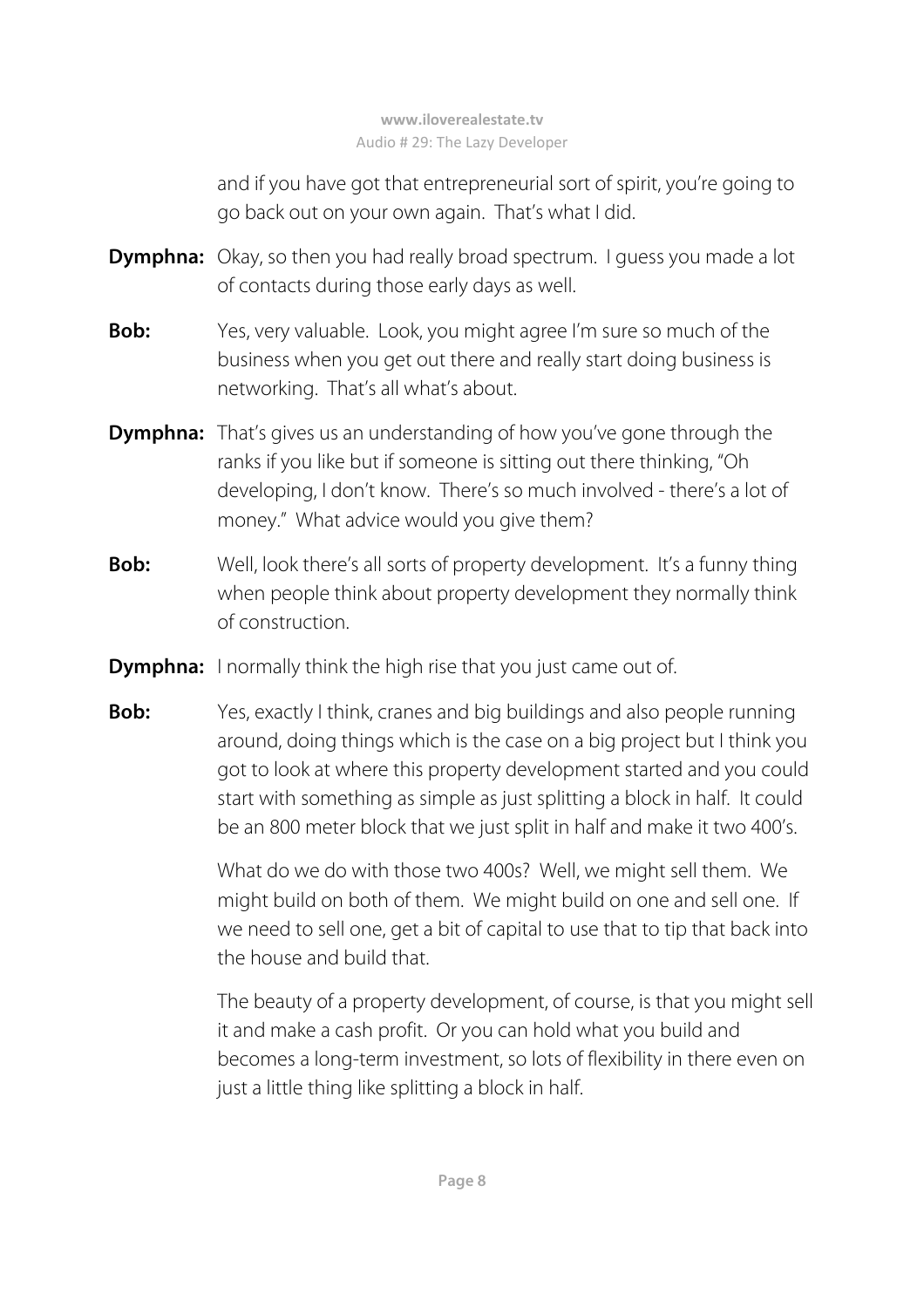- **Dymphna:** Okay, so I guess the message there for everyone listening is, if you've never done any developing before, start small.
- **Bob:** Start small. Start safe.
- **Dymphna:** Don't overcapitalise and don't go in too big.
- **Bob:** Absolutely and always recommend people keep a little bit of a buffer.

 Even if you have got a bit more capital and you can, say financially do four town houses, well I said, "Look, do three. Keep a bit of a buffer."

 I might sound funny saying that as a property developer but I'm by nature conservative. I'm may have been able to make more money in my life or had been more gung-ho but when I say conservative, that's not flying in the face of being an entrepreneur. It's just about understanding where the risks are and mitigating their goals, so I'm not a big risk taker.

### **Dymphna:** No.

- **Bob:** As a result, I built systems around what I want to do and always do it with eyes wide open. It's feels through you have to know where the risks fly and then how to mitigate against them.
- **Dymphna:** That's right. I've got mates who are in the developing industry and they take some major risks and it's not the way to build a sound model, I mean they have the attitude of 'you win some, you lose some' but one of them during the last couple of years lost over \$70 million, so you know, he lost some.

 But he's out there, starting all over again. But most people can't handle that kind of roller coaster which is why I particularly liked the way that you structure your education around developing with students of yours because you build in those safety nets. Most people don't have that roller coaster mentality and I think it's the wrong mentality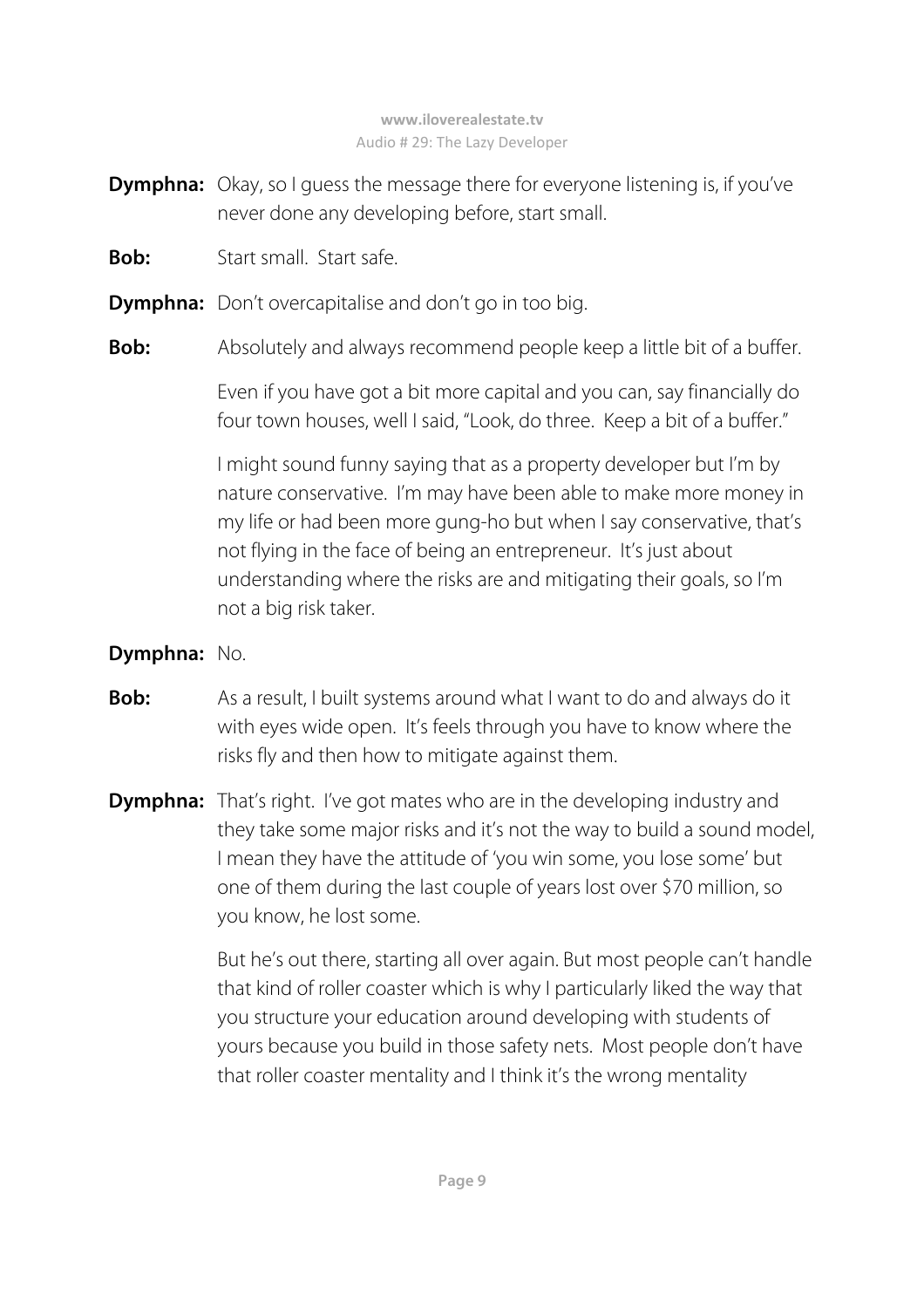personally because slow and steady wins the race too sometimes or at least having those buffers in place helps.

 Let's talk a little bit about some of the people you've been able to help along the way and some of their stories because when I say slow and steady, that might be \$200,000, \$300,000, \$400,000, \$500,000 to throw around which is still pretty good money.

- **Bob:** Yes it is. I guess one of the reasons I work in the property development sphere or that area is because potentially there are some big chunks of money to be made and also good cash flow if you're going to hold, so one of the flexible opportunities here is to sell and make a chunk or to hold and it's long-term growth.
- **Dymphna:** Tell us about some of your students and then we'll come back to the models that worked.
- **Bob:** We talked about a joint venture with a money partner before. One of my current students I have just helped a bit, put a deal together in Woollongong actually or just down the road a bit at Kiama, at the beach down there

They're in the position where they needed to do a creative sort of deal because they really didn't have enough equity. They got good cash flow from their jobs but didn't have enough equity to actually finance something in its own right. So they've been looking at some creative deals, and the possibility of doing maybe a joint venture with the land owner or maybe another partner with some money, maybe even a vendor-finance deal but anyway, these sorts of deal don't grow on trees. They've actually picked a deal probably about the fifth one they've looked at in either about three or four months but to come off, I've actually found a money partner who can come in, so this is a good little deal where they'll put in the work – the hard yards. They have already found a site. It's a bit bigger than your average one. It will actually do 12 units.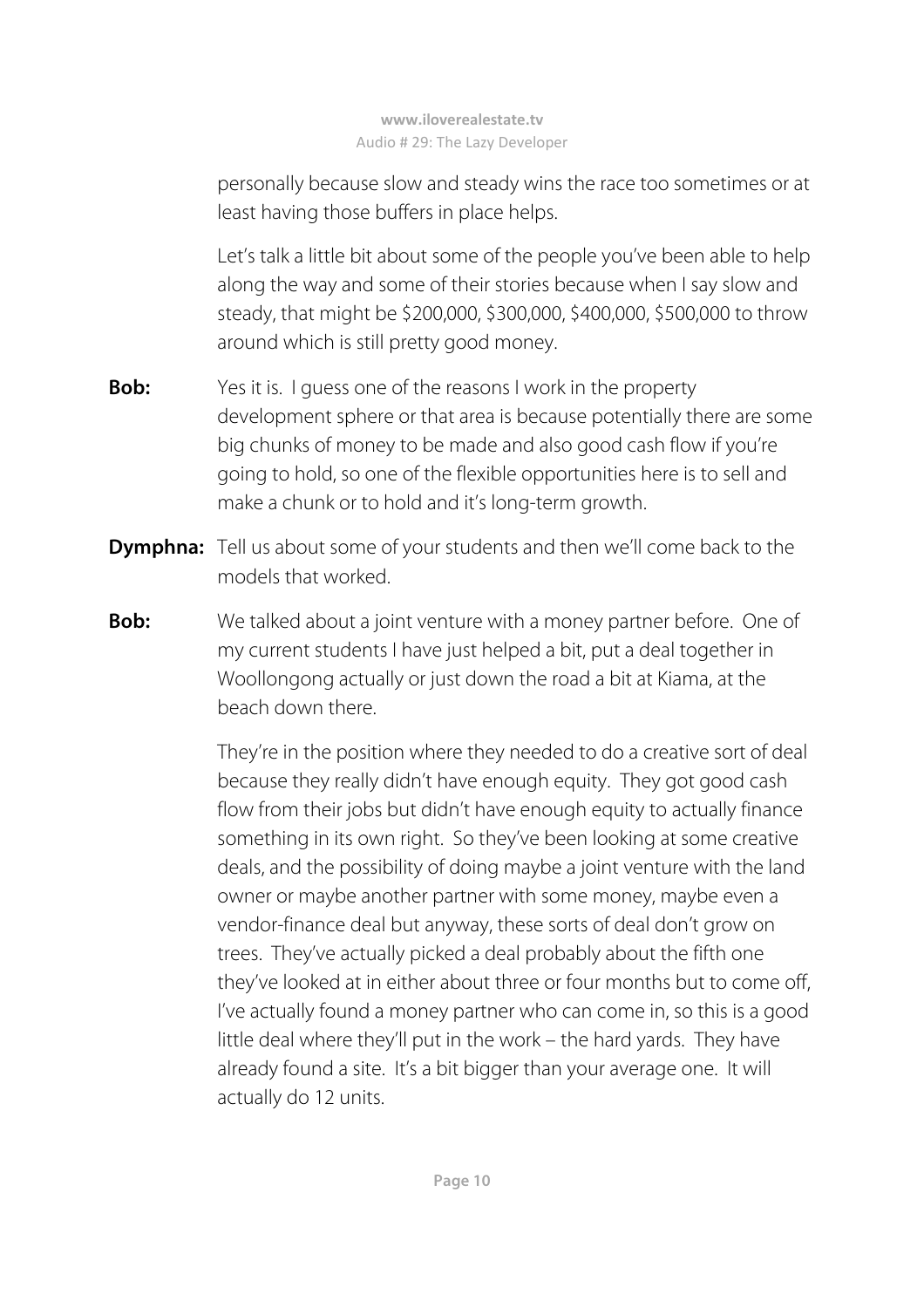**Dymphna:** Okay.

- **Bob:** Now fortunately, they are students I am personally mentoring, so the 12 units won't be an issue because I'll help them with that, but they found a money partner who can put in the required amount of equity and they'll borrow the money together and do that deal. Profit on that deal will be about \$1.3 million to be shared between the two of them. So it was a bigger deal that you normally do in the first one but then if you have got a money partner that's got some capital, it can go that way but that's where the education and the help is a big thing when you're starting off that one at that size.
- **Dymphna:** How long will that deal take?
- **Bob:** Well I was a bit shocked to find out from council how short the development application takes to go through – it's about 10 weeks.
- **Dymphna:** New South Wales is so much better than Queensland.
- **Bob:** And Queensland is a lot better than Victoria.
- **Dymphna:** And WA, WA you'd be waiting a year. Sorry we won't bag the states.
- **Bob:** So looks like they'll lodge in about two or three weeks, so I actually get it out at 10. They've already had pre-DA lodgement meeting with the council and everything looks favorable there, so we don't see any impediments. So say 13 weeks at DA, they'll have a construction certificate or a building permit or a building license (wherever you come from).

 Probably another 3 weeks later and in the mean time, we'll sort out the builder and get going there. It's probably about a 9 month build on that one. So which will be about probably, say 18 months, that they should be realising their profits.

**Dymphna:** And realistically, you know, what did you say \$1.3 million, did you say? Profit?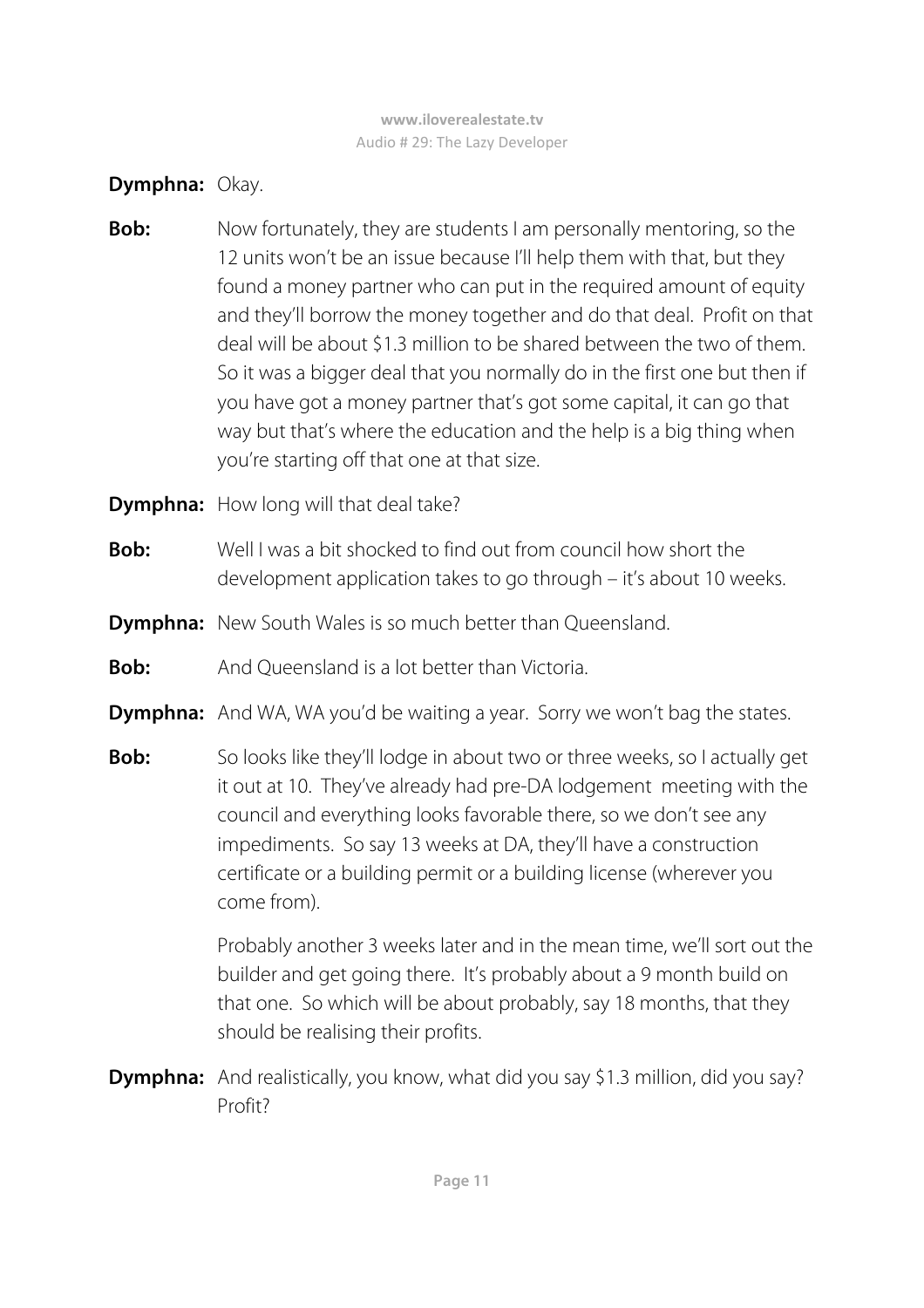**Bob:** Profit, yes.

- **Dymphna:** \$1.3 million for 18 months a bit of under a \$100,000 a month. Even, if you have got to split it between two – a bit under \$50,000 a month. How much work has actually gone into that by this student of yours?
- **Bob:** By the student, it's bit hard to work out the hours but...
- **Dymphna:** Because most of the hours are upfront, aren't they?
- **Bob:** Yes, I upset builders sometimes when I say this, but I always say that the smart work is done before the builder ever sets foot on the site.
- **Dymphna:** Well it's very true.
- **Bob:** Finding the deal. Negotiating the deal. Crunching the numbers with due diligence. Maybe in this case structuring a creative deal with a money partner.

## **Dymphna:** Yes.

**Bob:** That's where all the smart work is.

# **Dymphna:** That's right.

**Bob:** The other part of the smart work is with the architect - the smart design. All these sort of things, but that's a different sort of smart, that's where your leveraging on somebody else's smarts.

> So really, I guess since they've found that deal, they probably put in to get it to the point where it is now or they put in 30, 40, 50 years' work consistently. When the building construct...

- **Dymphna:** And some of that doesn't yield fruit either.
- **Bob:** No.
- **Dymphna:** A lot of that early searching and finding and talking to people before going into deal. They'll say yes, and then they'll say no and there are dead end, starts and paying money and solicitor's fees and search fees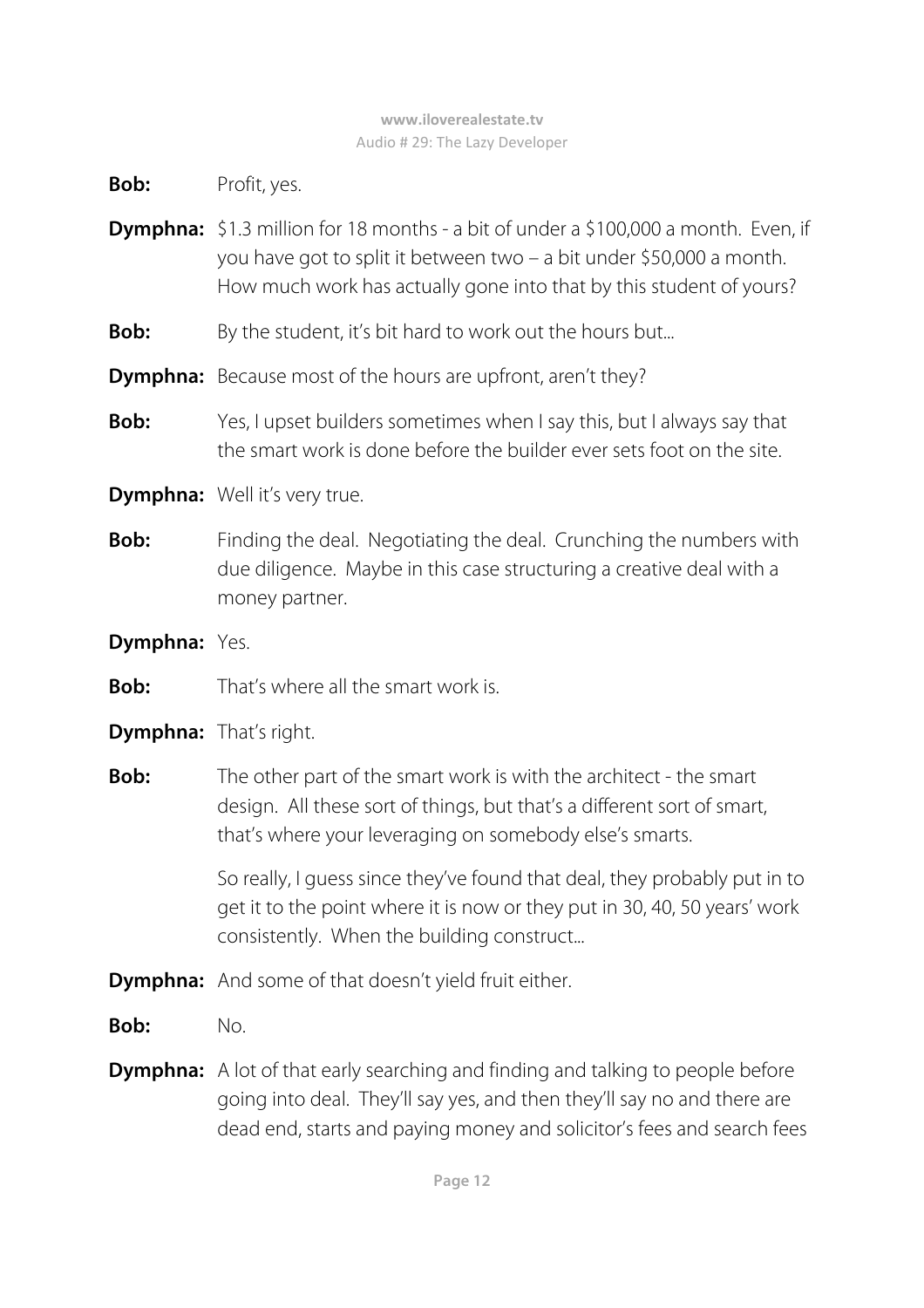and things like that perhaps all that pre stuffs can come without any profit at all.

- **Bob:** That's right particularly when you're trying to do one of these creative deals.
- **Dymphna:** That's right.
- **Bob:** If they had, you know, \$600,000 to \$800,000 in their pocket. They might have done the first deal they found because they could afford it but they have to try and do creative things. They don't fall off trees, you have just got to be prepared to get in there and do the hard yards.
- **Dymphna:** That's right and meanwhile they're still doing what they do they're still out there working, however they used to work before they decided to be a developer.
- **Bob:** Absolutely he works for New South Wales public service and his wife is a business consultant.
- **Dymphna:** Good, so they know their numbers then.
- **Bob:** They do. She's the analytical one. Well it makes a great mix husband and wife. In this case, she's the analytical one and he's the more flamboyant talker.
- **Dymphna:** It's a matter of blending that mix and if you don't have the mix with their skills then you have to go and pay for it. It's like a lot of the contracts I seem to be involved with lately. They seem to be done on the golf course or the old boys' rugby league club. Well, I'm not an old boy and I never played rugby league, so I don't kind of fit in into those leagues and I don't play golf either.
- **Bob:** I have to send you a tie one of the old school ties.
- **Dymphna:** So I what I did is I brought somebody in who is in that mould and I just send them off to go and play a round of golf or win at golf - whichever one needs to be done.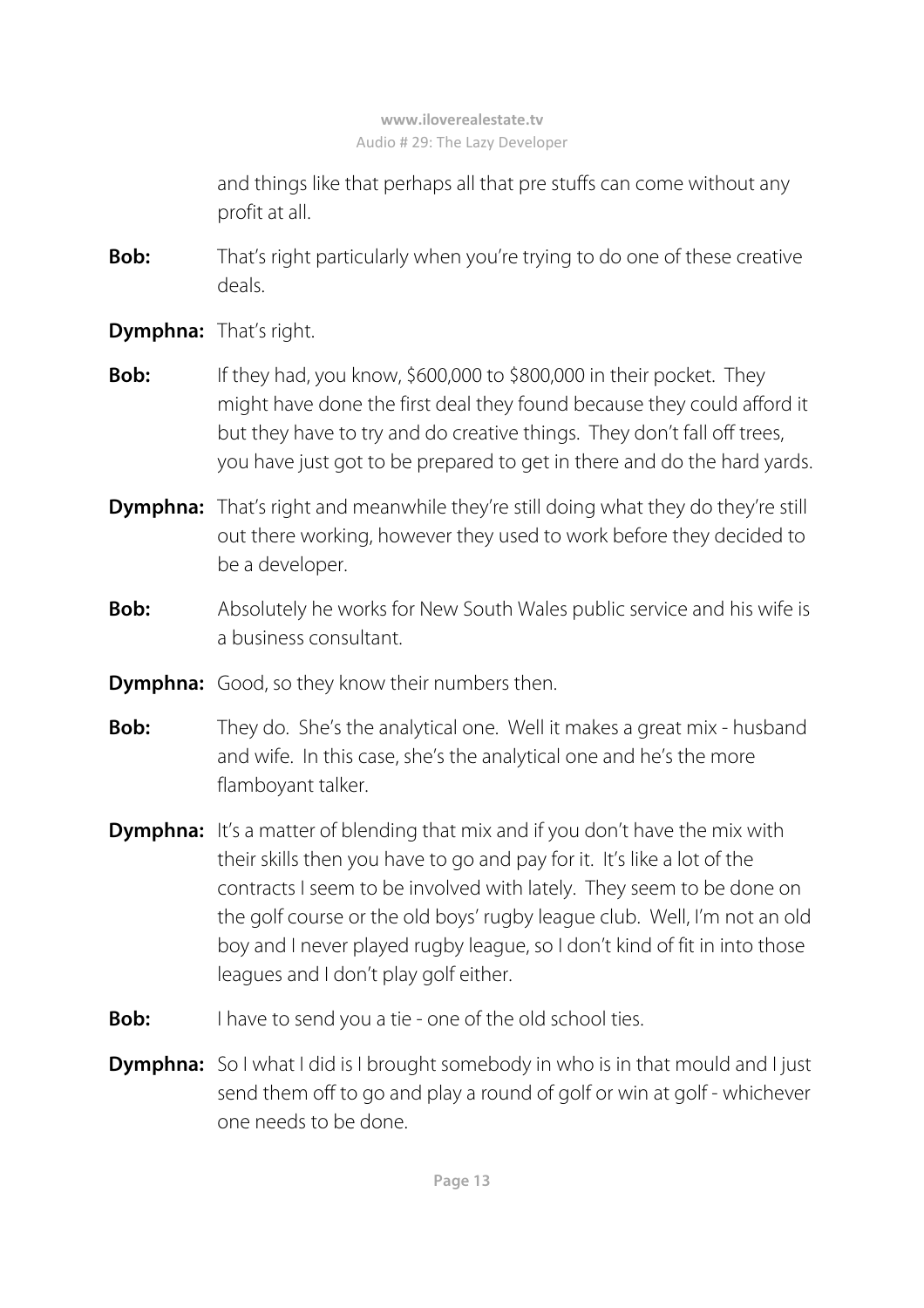- **Bob:** Or lose mostly, I think.
- **Dymphna:** Drink with the boys. He thinks he's got the best job in the world.
- **Bob:** Sounds alright to me. If he tosses it in, would you keep me mind? I'll dig out my old tie.
- **Dymphna:** So there you go. If you've got that mix of talents, it really helps. If you haven't got it, well go and buy it.

That's my point there really. Okay, the feasibilities and the upfront work, there's a little bit of strategy in that and I really feel the best way to get that strategy is to see lots of people's deals. Well this happened and that happened and the good, the bad, and the ugly really, because not every deal you start comes off, but then seeing how difficulties can be overcome to really make that deal get over the line.

- **Bob:** Absolutely and that's why it's good not only to do a course of some sort, but to get involved with those sorts of people do the courses. If there are any boot camps on and that sort of thing, that's where so much is learnt by listening to other people and things they have done, mistakes they have made. I'm quite happy to tell people as well of mistake I've made and we still make the odd mistake. Not just because you didn't know something - I made a mistake recently because I broke one of my own rules, and that happens sometimes at any age.
- **Dymphna:** That's right and that's where I really take my hat off to you Bob, because how many years have you been doing this?
- **Bob:** Oh, around 30?
- **Dymphna:** So 30 odd years and yet you're still prepared to spend the time and share the knowledge and create the environment for learning because as you said, just having the opportunity to hang with other people that are doing the same kind of thing and hearing from them and what's happened here and there and it's great when you kick a few goals to be able to give back to the industry that served you, if you like.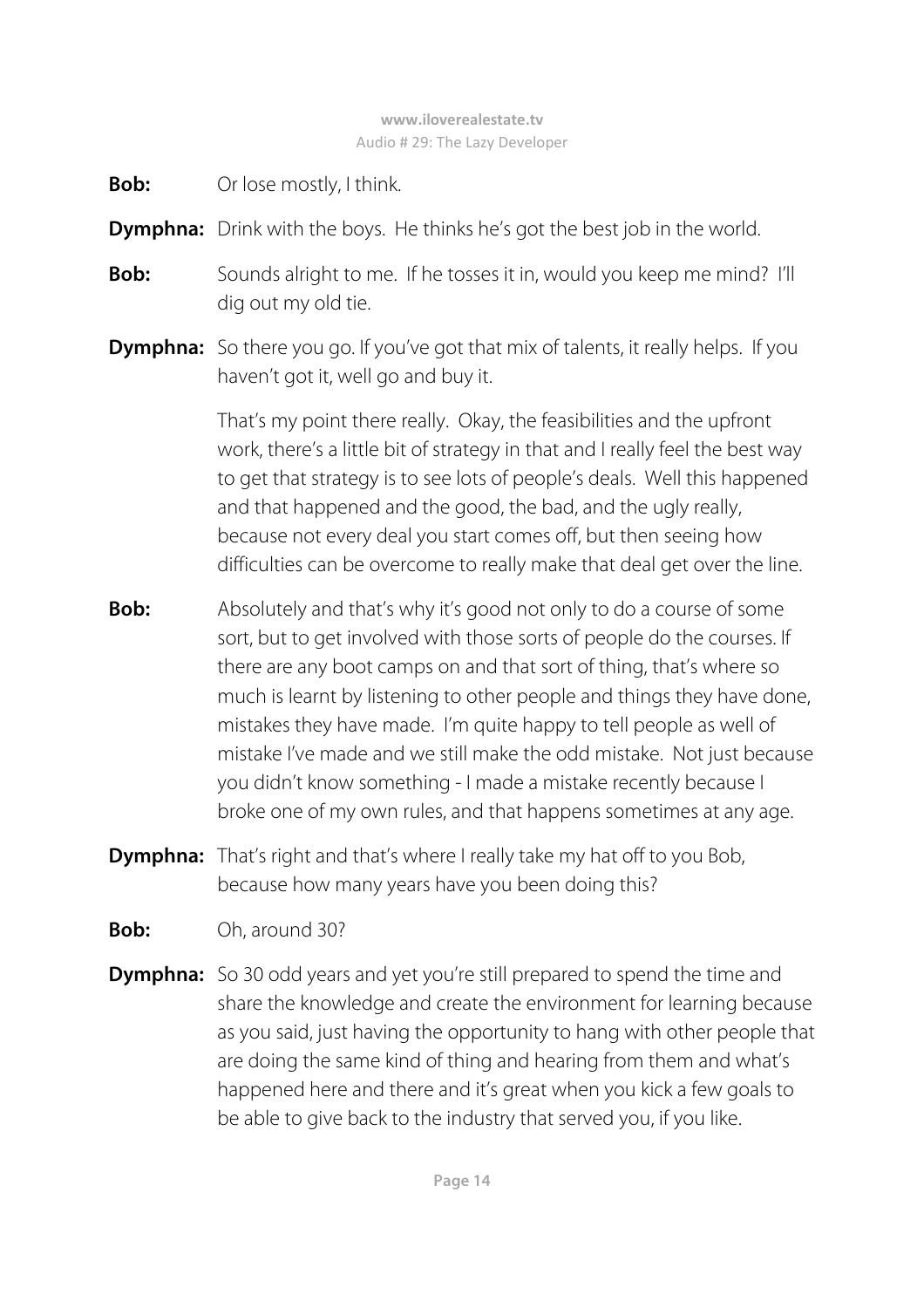**Bob:** Yes, well I didn't get involved in any education part until probably about 3 years ago, so I was 27, 28 years in the development area before I did this.

> I did write a book earlier on and ran a few little boot camps but I didn't get serious about it until about 3 years ago.

> I love it because it's a different environment from basically being a raw developer and I still do that. I still got my development company. We've probably got \$45-50 million worth of projects at any one time, so that's still running there. But it's just a satisfaction and interaction on getting together with a lot of people and some my own ages even, and a lot younger and just a satisfaction to bring in through watching them develop.

- **Dymphna:** Seeing that journey. See the faces and the journey that goes with it.
- **Bob:** Well, you know all about that more than I do, of course I'm relative newbie - but yes, I just derive so much satisfaction out of it I am almost like a mother hen in a way, I get there.
- **Dymphna:** You get like that.
- **Bob:** Yes, and all developer being a mother hen is a bit of an experience, I tell you.
- **Dymphna:** Let's talk about a little about the formula. I mean 12 units is probably a little bit bigger than most people are able to start with. Even the process of finding a joint venture or a money partner to come in on a deal like that. There's a lot more money required to do blocks of 12 than there is to do duplex or block of four. Financing is also another scaled thing, I mean financing on a block of 12 would be a little bit harder than perhaps financing on a duplex.
- **Bob:** That's right. When we're down to those entry-level type projects things like, as you mentioned a duplex, they can be financed off normal, what I call retail finance or normal residential finance, that's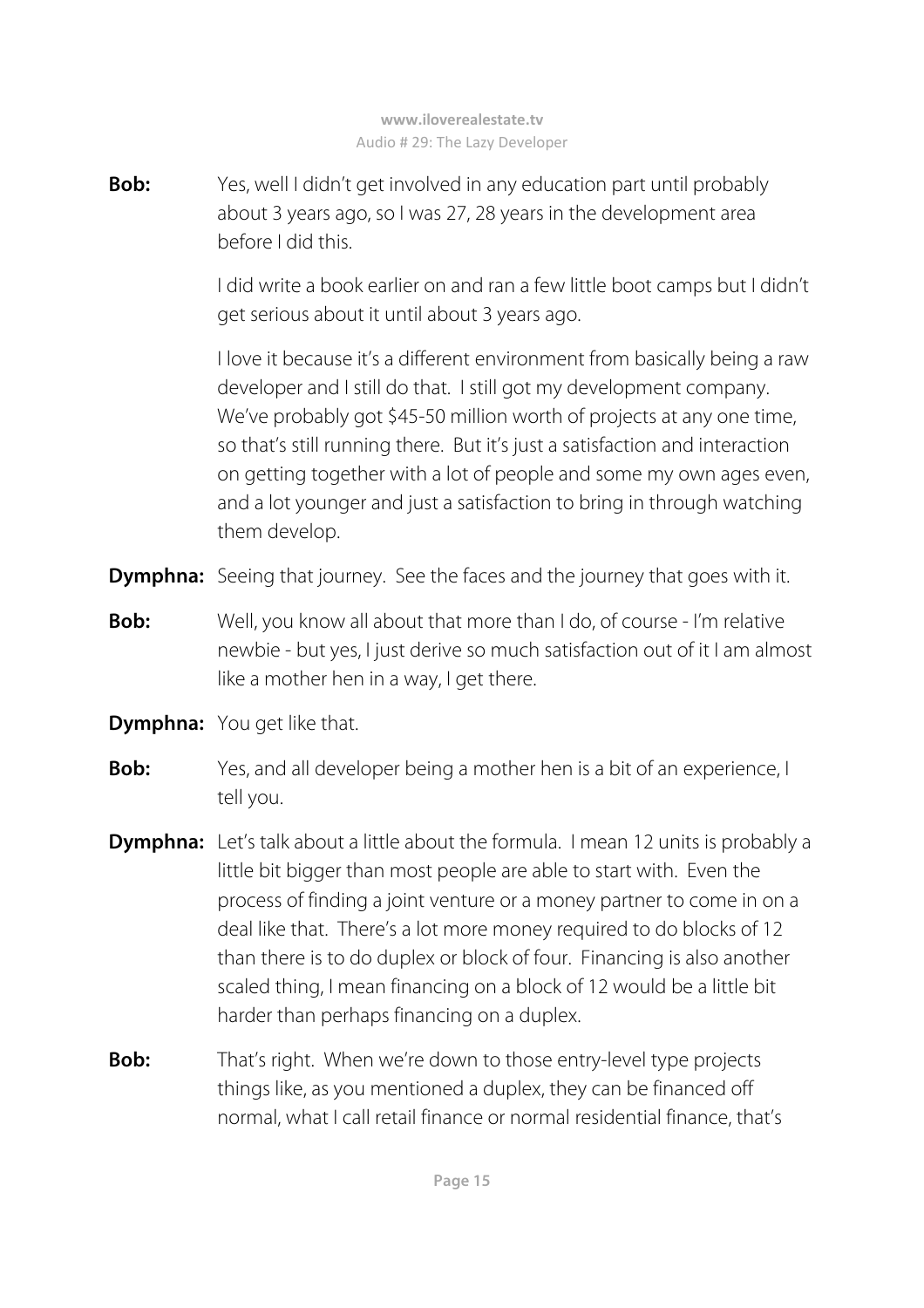what finance people are used to when we go into a house or whatever. It's only when it gets a little bit bigger and sort of threes and fours up we made to look at a different type of finance - commercial finance.

- **Dymphna:** Well actually, up to 4 these days with some banks, you can still squeeze in under, I guess residential finance for want of a better word but threes and fours is about the limit it goes to. This is definitely commercial, you're going to have to jump through some hoops here and it's not just a matter of proving that the deal works. You're going to kind of prove yourself as well and your consultants and who you're using so the banks have got some confidence in who you working on the deal.
- **Bob:** That's right and that's why I'm trying to teach my students to operate as a business. Treat it like a business that can make more money than most businesses even if you're just doing it part time and to be professional, to have the right sort even if something like a finance application, even if you're using a broker for that matter because I have templates for making a very professional-looking presentation and it's the story that's put across to the bank that's very important.
- **Dymphna:** That's right. Okay, so let's look at some of the smaller deals because a lot of my listeners will just be starting out and thinking about, "Okay, well where do I start? What could I do?" Where do you see the biggest opportunities in the market right now in the developing game at smaller end of the scale?
- **Bob:** Look at the smaller end, they still if you get out and have a look, there are still splitters, I'm just ready to do a little one myself. I don't normally do a block split in two houses but I'm going to do one now because I found one that works and quite simply managed to pick up a pretty ugly old house on a 800 meter lot and what I'm doing is just getting the approval, just coming out now to split that into lots, that would be two 400 meter lots. I'm going to build a new house on each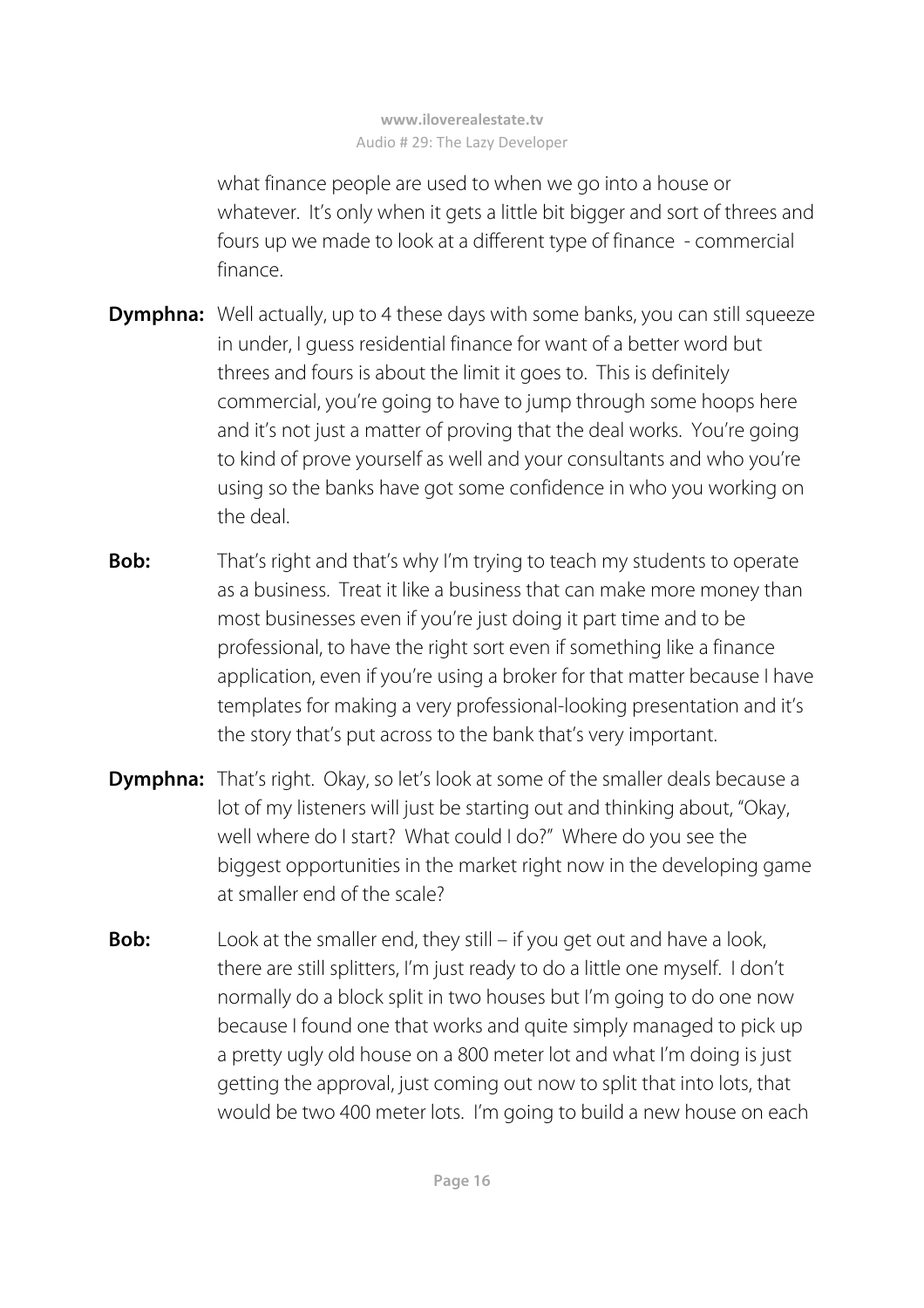of those two lots. New houses in that area are coming out about \$650,000.

 It's a bay side suburb and I've done the numbers on it. Obviously, or I wouldn't be doing it. Again, the profit in a span of \$158,000 but what's important to me is that the amount of time that's involved or not involved in it.

 I'm going to leverage the expertise of my planner/surveyor. The planner I've used has in-house surveying skill as well, so I've handed it over to them, they've already done the survey, they're going to basically lodge the application, track it through, get the approval out to cutting the two lots and then basically get it off to the title's office for want of a better term and deliver it to me in two lots; two separate titles. That will cost all of \$11,000 but basically I will be just sitting back, waiting for that to happen. I've already lined a project builder up in this case to build a project home on each of the two lots.

 I have used him before, and he is very reliable. Biggest time in cost there will be choosing colours and different things.

**Dymphna:** And you can get somebody else to do that if you want to.

- **Bob:** I actually do. Karen does all that for me, so...
- **Dymphna:** I've seen you in ties so that might not be such bad idea.
- **Bob:** Thanks very much. Did I have shorts on, and long socks that day, I can't remember?

 So, really, not a lot of hours, I actually worked out, I'm going to put about 17 hours work into that because I've got the experts doing a lot of the smart work in there.

**Dymphna:** Okay.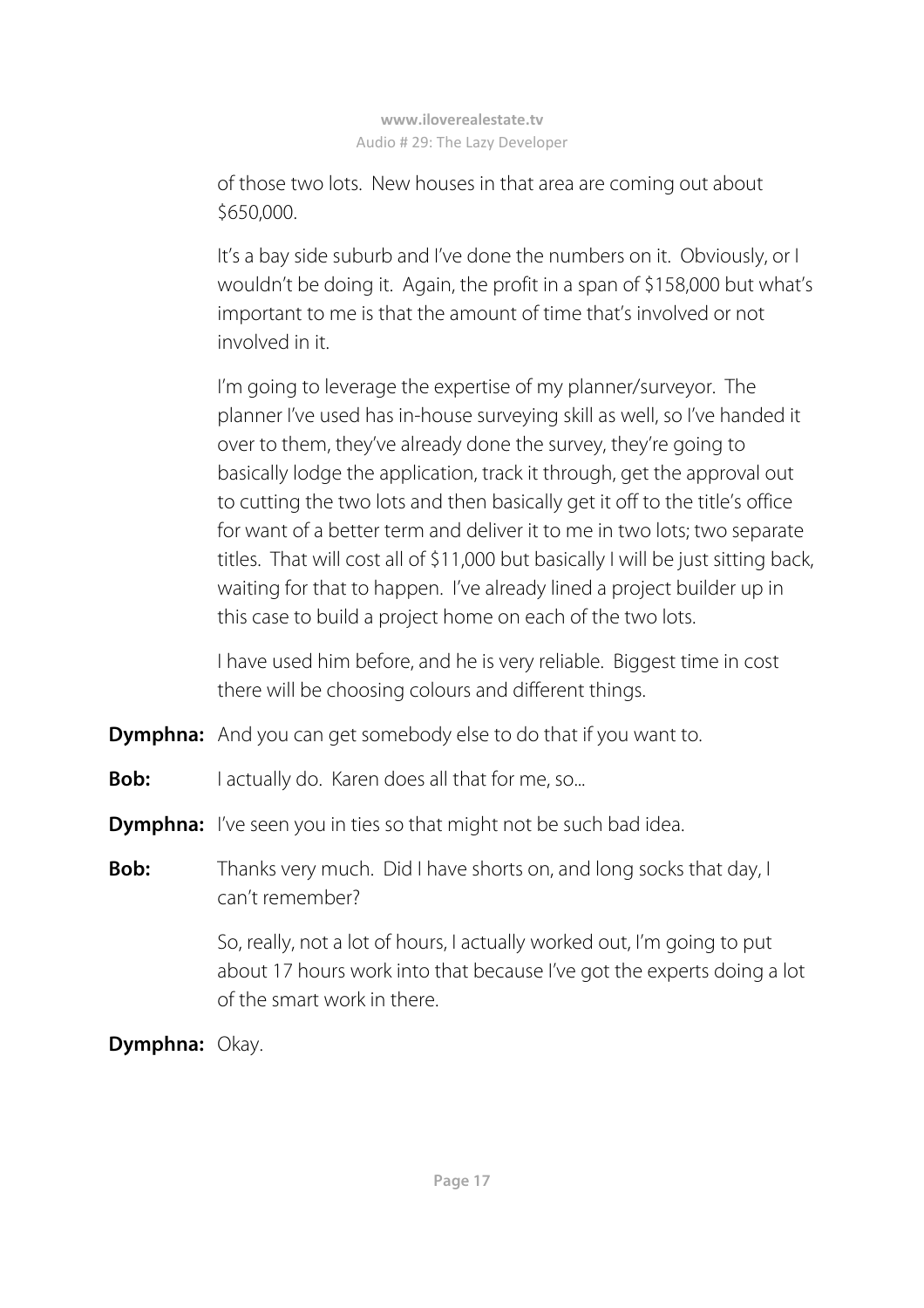- **Bob:** But it's a good little deal now. Pretty simple just a split lot. I could sell the two lots of land off without building but not much of a profit there - a little bit.
- **Dymphna:** What would you call a little bit?
- **Bob:** Look I could build one house and sell it and make the profit and then go down to second lot, that way we're working the cash flow a bit better, but I managed to put a few cents aside, so I can actually do the two houses at once and that's the way I'll do that one.

 But there's a little deal now, better than I do. What's the average fulltime Australian wage these days?

- **Dymphna:** Oh I think it's actually up around the \$50,000, I think it used to be around \$40,000 but it's around \$50,000 now.
- **Bob:** But there's about 3 years salary if you want to look at it that way.
- **Dymphna:** Well your hourly rate, if it took you 17 hours would be \$9,294 an hour.
- **Bob:** Any cents in there I feel like I need to sell myself up.
- **Dymphna:** Oh yes, 11¢ if you like.
- **Bob:** Oh good, thanks very much. Don't forget the 11¢. Can we round that up or down? I am sounding like an accountant.

**Dymphna:** You are.

- **Bob:** That is, I suppose, a smallish sort of deal. It's on the entry level end, but a very good profit, compared to normal 48 weeks a year work. That's something that a fulltime person could do in their spare time.
- **Dymphna:** What timeframe did you say?
- **Bob:** On that time frame, it's going to be about 9 months.
- **Dymphna:** Okay, so less than a year?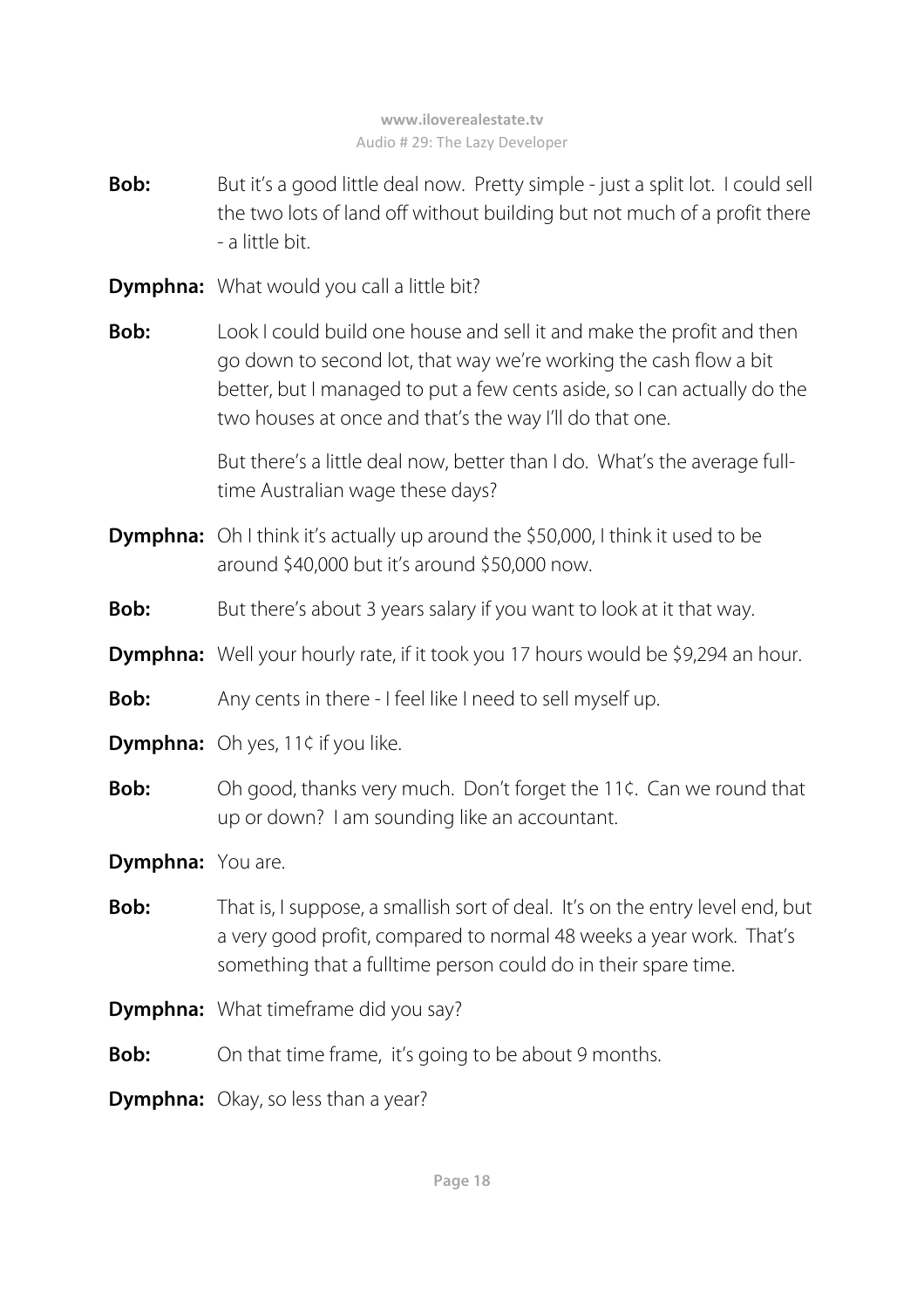**Bob:** Yes.

- **Dymphna:** Okay, so for somebody who wanted to do that alongside whatever else they were doing and then get the next one lined up, they could basically do that and then sort of quit their job because they've got a year to earn the next \$150,000 odd.
- **Bob:** That's right. If you're going to do that, the best time to quit is when the profit is just coming in off one deal.
- **Dymphna:** And you have lined the next one up for finance.
- **Bob:** And you line the next one up, it's like a sort of bank rolling yourself.
- **Dymphna:** That's right.
- **Bob:** Time is important.
- **Dymphna:** Absolutely, time is important. Okay, if you're building a block of four we'll say or go the other way. How many do you have to build to get one for free?
- **Bob:** I think it's around six.
- **Dymphna:** Block of units?
- **Bob:** Probably around six. I mean it's a tax thing and I'm more about tax than I do but some people think that if they build, they can just keep pushing their profit into the last one that they don't sell, but the ATO likes you to pay profit as you go.
- **Dymphna:** They tend to like that, yes.
- **Bob:** So I actually thought it was the other way many years ago. I thought, this is good, I'll just build four and sell three and hold all my costs. I put all my tax deductions in the last one but it doesn't work that way but I think it depends on the profit margin for a town house but probably about six is where you get an unencumbered one at the back end.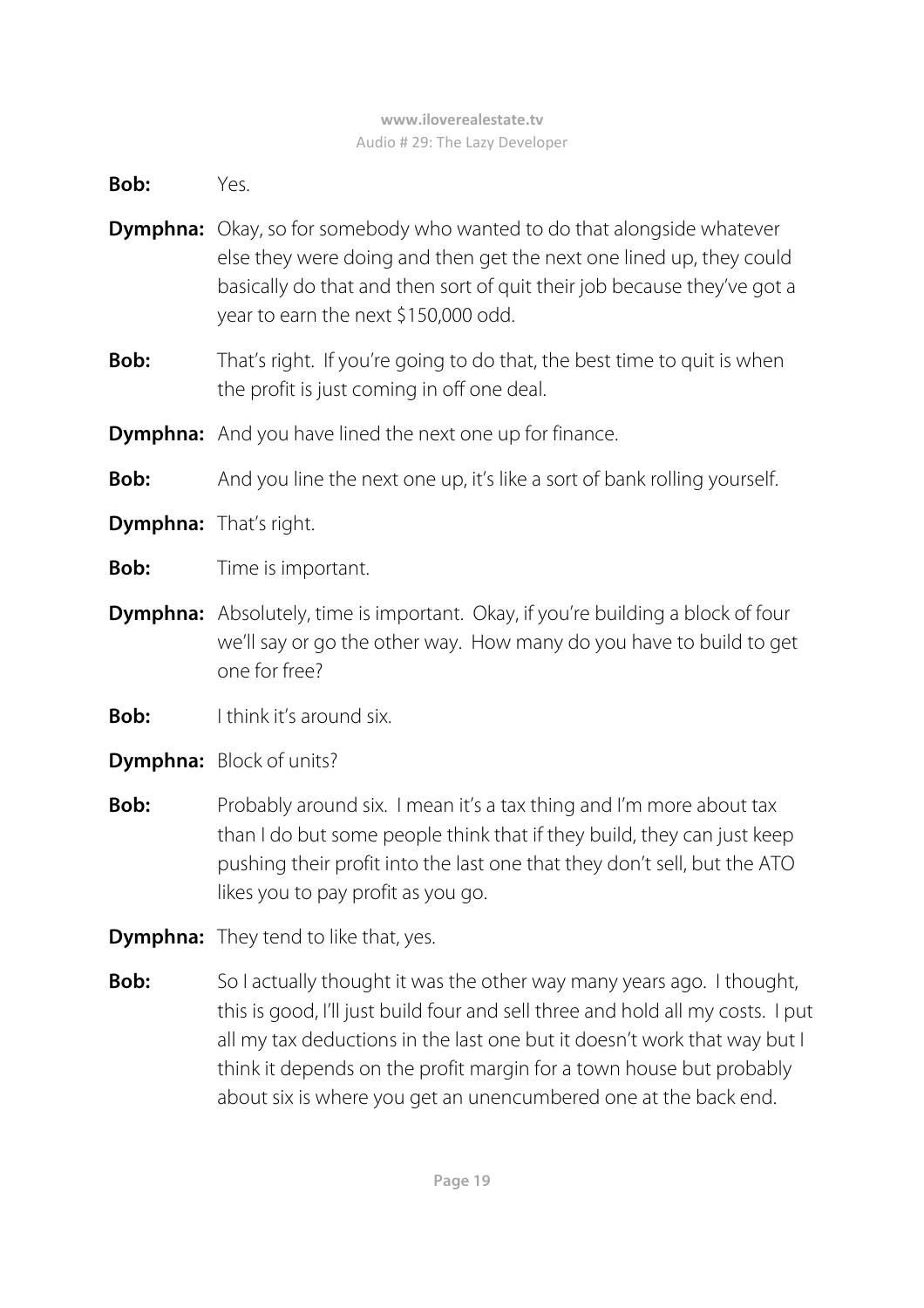- **Dymphna:** Okay and obviously tax and cash flow and all the rest but even if you're doing four, sell three, keep one.
- **Bob:** Yes.
- **Dymphna:** After taxes. Your loan on it would be so low. It would be very nicely positively cash flow even if it is in the primest location in Australia.
- **Bob:** Absolutely and I actually used a similar structure to get one of my children into the market and going one on a four town houses project when they came for one.

 Got theirs at cost and then actually bank rolled the deal but sold the other three, paid the tax, and usually after tax profit on the next one to reduce the mortgage on the fourth one, the offspring held and then it ended up with a \$500,000 town house, on a mortgage of about \$180,000.

 The good thing about that is that while I put a little bit of money into the deal and I took it back out again, I've got none of my own money in that deal at all. So you have got a child that's got \$180,000 mortgage on a \$500,000 property but mum and dad didn't leave the money in there or guarantee the loan.

- **Dymphna:** You just utilised some of your money for a short period of time and on a \$180,000, it's probably getting \$500 a week rent, \$450 something?
- **Bob:** Yes.
- **Dymphna:** On that, he or she would be roughly \$12,000 positive cash flow, just in rough figures in my head.
- **Bob:** Very good head. You got a good head.
- **Dymphna:** Something like that. That's a pretty good start for a child setting out and seeing the process, learning the process, so it's a great succession plan or wealth building plan for the next generation.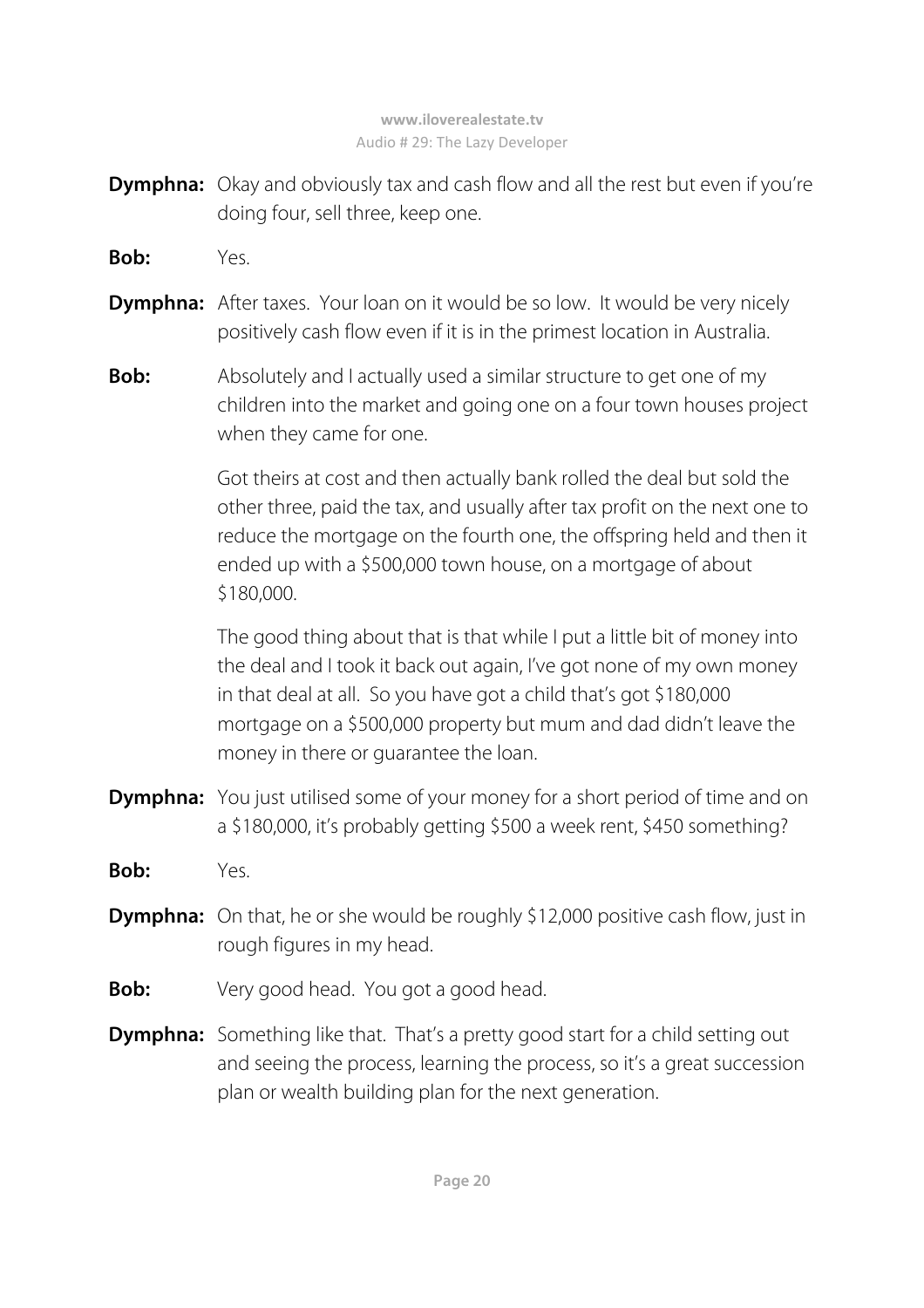- **Bob:** Absolutely and the good thing is I haven't had to leave any money in this. Some of the parents help their children by taking a chunk of capital, or a line of credit and giving it to them.
- **Dymphna:** And then they don't get it back.
- **Bob:** No, it never comes back.
- **Dymphna:** Sure it's a loan...

**Bob:** But then you have got to go to the trouble of adjusting the wills.

- **Dymphna:** There you go. How many kids have you got Bob?
- **Bob:** I have got all of three.
- **Dymphna:** Three.
- **Bob:** Ranging in age 29 to 11. There's a bit of a gap.
- **Dymphna:** Oh goodness.
- **Bob:** I took a holiday there for a while and anyway, my youngest is 11 which is great, keeps me going I can tell you.
- **Dymphna:** So now we're coming up through the ranks very shortly. So when we start looking at these early start deals for people to be able to use some of their line or credit for instance to help a child out or to have a development going on the side. I mean that's one of the things that I like about developing is that, you really can just run it on the side part time because you're not really doing much of the work.

The consultants are doing the work, it's you being an organiser and just on that, I think anybody, any parent that's organised running around after netball and soccer and tuckshop lunches and work and everything else has a PhD in project management. What do you recommend?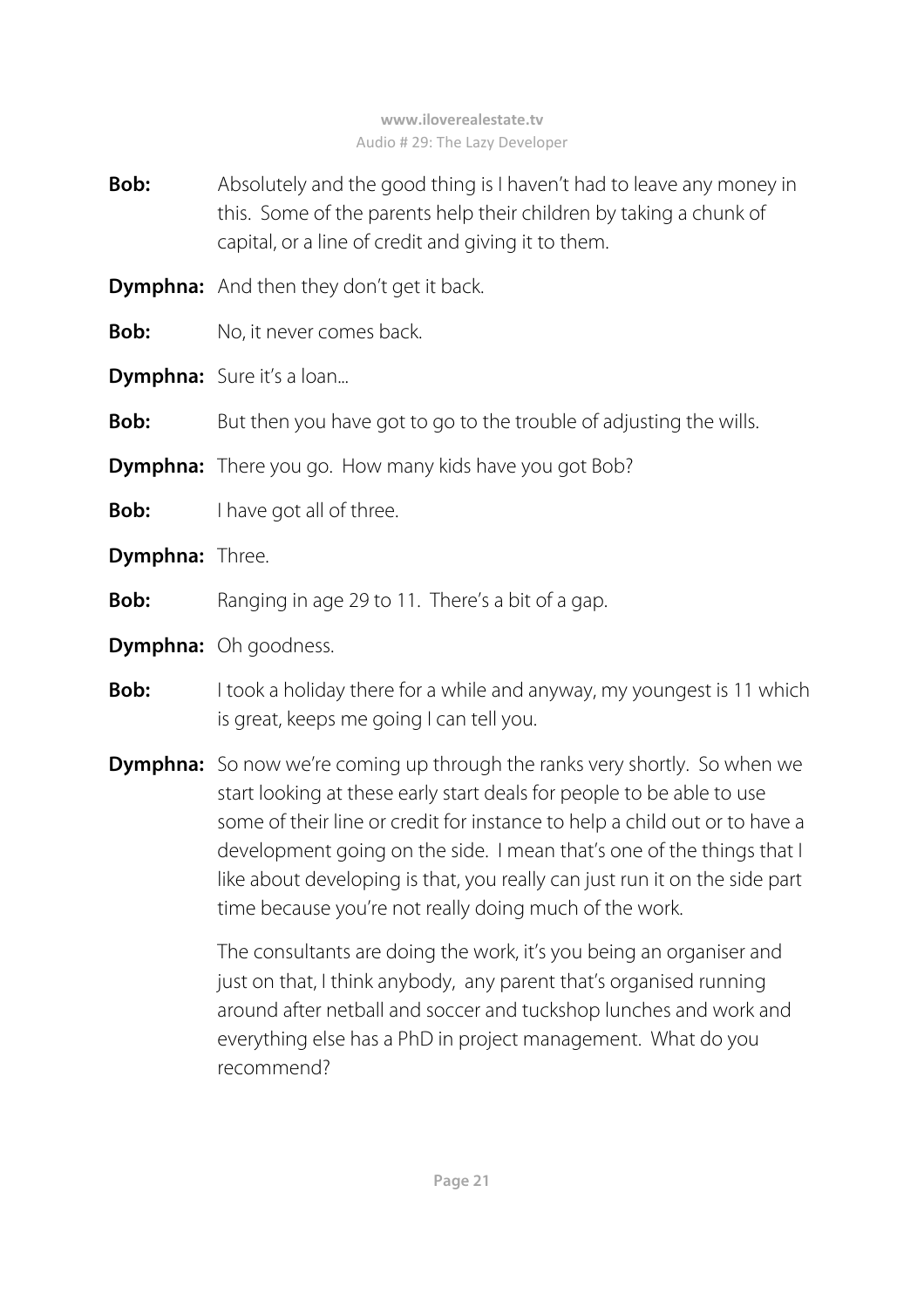- **Bob:** Absolutely, I say the same thing myself and in fact, I got this great desire to get more ladies out there in the property development area. I'm pleased to say that my student's intakes some more and more ladies and they...
- **Dymphna:** You must be wearing better ties Bob?
- **Bob:** Well I don't think they are really because of my clothing sense.
- **Dymphna:** I don't think so either.
- **Bob:** Thank goodness. Pretty dry argument or I'll be talking to myself but I got a little thing in my course where I talk about some of the attributes of the property developer.

 I think it's like multitasking, problem solving, being proactive, and decisive and when I got through them all I keep thinking, women just about beat us on everyone of these - they have got a lot.

- **Dymphna:** Well it's really on that organisation and that's what it comes down and knowing the numbers. You've got to have a hand along the numbers or at least have somebody on your team that's got a good handle on the numbers.
- **Bob:** The numbers say, the economist says that numbers never lie. That's one of the first things I really push is to understand how to crunch the numbers? What the numbers are and yes, how to do them? How to make them work?
- **Dymphna:** Very good, so for guys just starting out there who is thinking they don't know whether it's time to be doing it right now, you know, it's a flat market or it's a whatever market, what would you say to them?
- **Bob:** I'd say, I've been doing it consistently for four and a half property cycles I guess. The different things pop up in different properties cycles sometimes the market is expensive to get, sometimes it's cheap. Sometimes it's readily available, other times it's hard sometimes,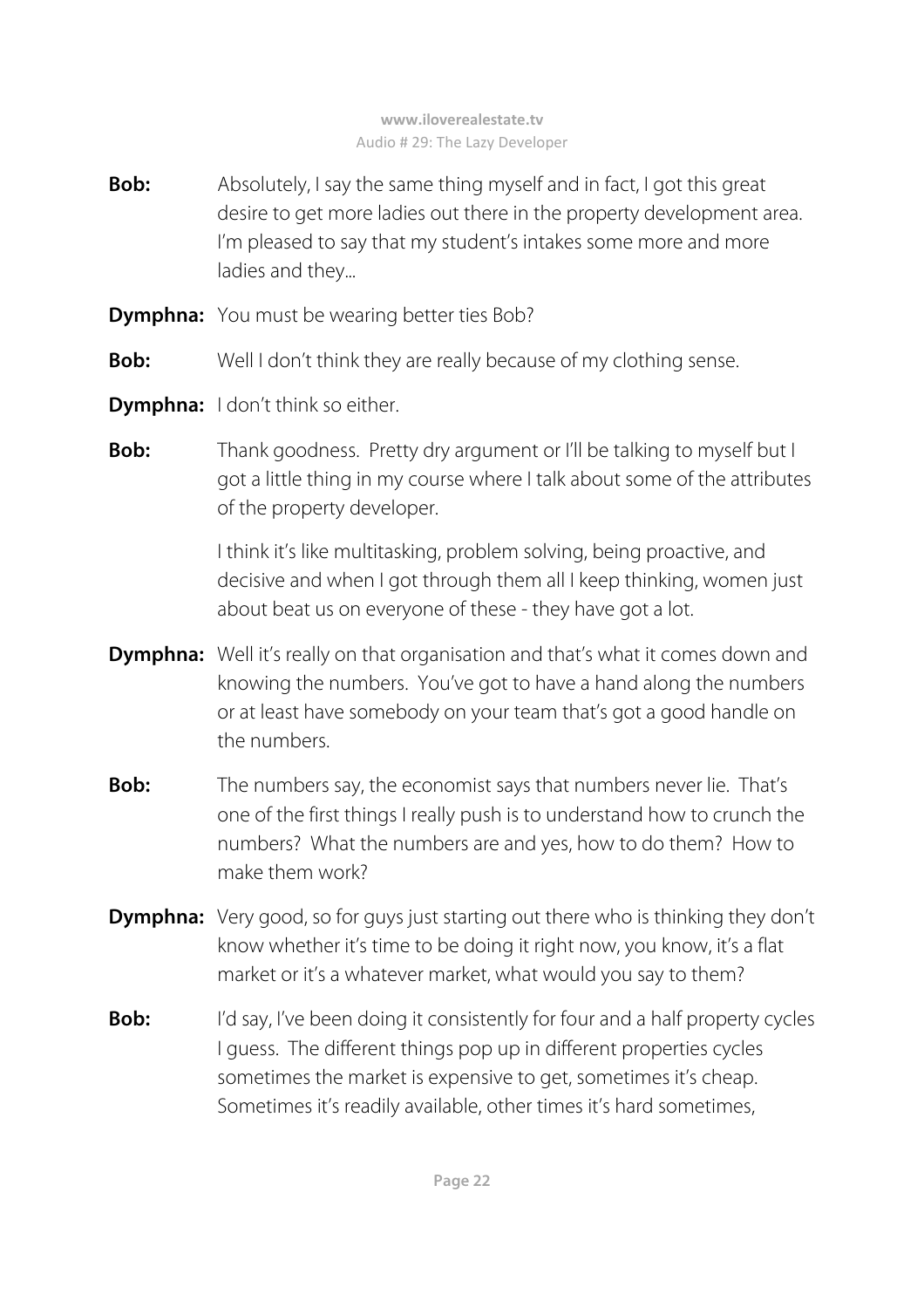sometimes there is plenty of sites out there, other time, there's is not so many. Sometimes there's lot of buyers in the markets, sometimes it's not. It's all these variables going on around out there and there's always, different, if you like, there's like bottleneck, there's the slow thing.

 At the moment, it might be a bit reticent still but they are slowly getting better but it's how you deal with them - you just need to be very flexible, so really – to me most markets are good markets. The only market I don't watch is right on top of the boom, I take my foot off the accelerator little bit on that 12, 15, 18 months period at the peak.

Not totally out of it, but just back off a bit.

- **Dymphna:** That's really where education comes into play that you start to realise those things but where the uneducated, that's where they are jumping and then it's like, "Oh the property market is bad. It's this, it's whatever." It's not the property market at all, it's lack of education.
- **Bob:** Absolutely, and that's what I didn't have when I started off but I got plenty now.

 I love getting your emails too. First thing I do is, I want to know what's Dymphna got now? What else can I learn - so you never stop learning.

- **Dymphna:** That's right. You never stop learning and it's ongoing growth and that's why I take my hat off to you Bob, I mean, you've done a fabulous job with the students and the results and what they're doing and regardless of whether they have got a lot of capital behind them or not too much to rub together, you've shown the ways to get out there and really start in this game of manufactured growth which it needs to be part of everybody's strategy regardless of what their ultimate desired outcome is.
- **Bob:** Particularly in times of low-organic growth which we seem to have at present -if you don't want to just sit there and spin tyres, then you